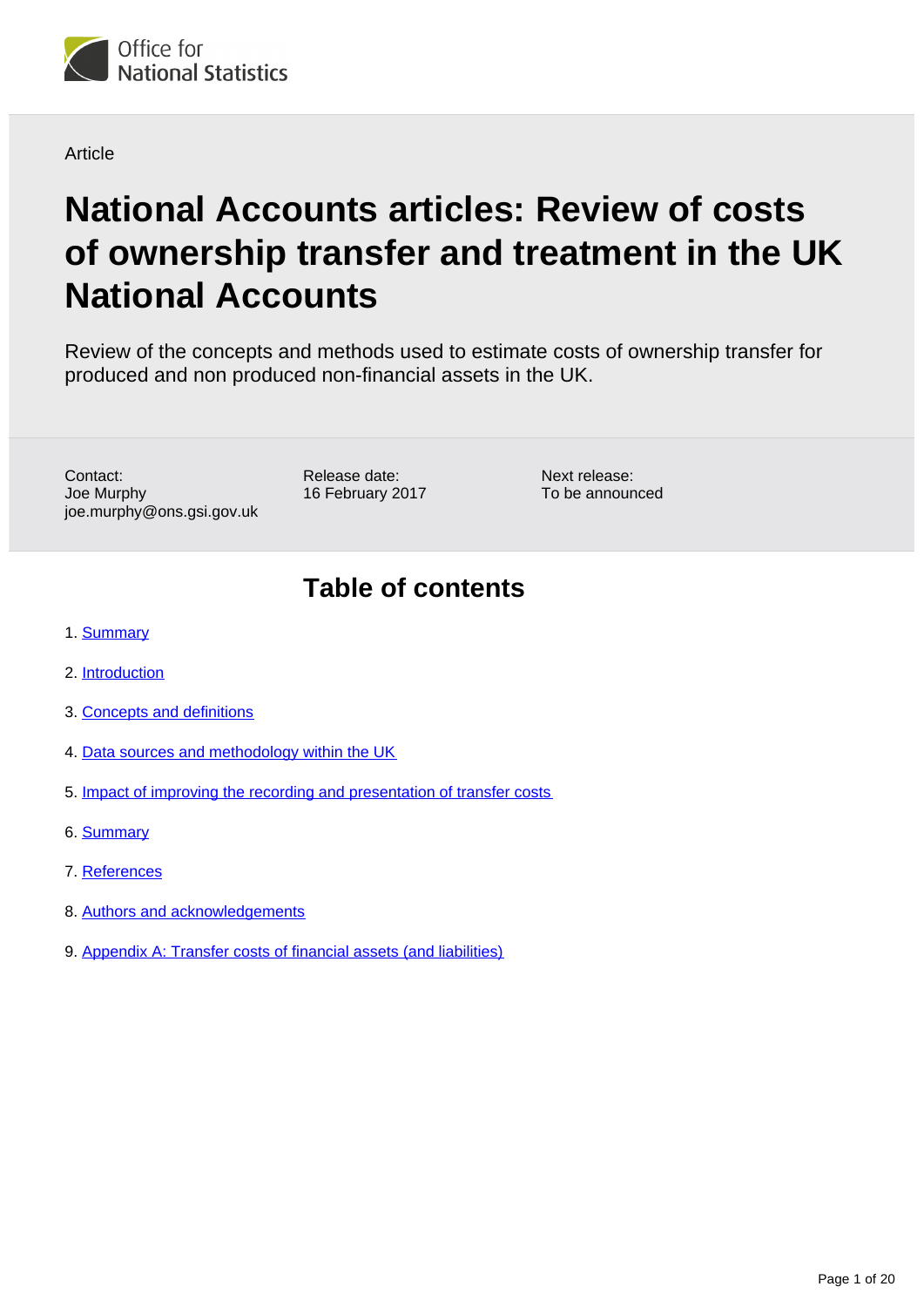## **1 . Summary**

Recommendation 9 of the National Statistics Quality Review (NSQR) of National Accounts advised that the data sources and methods for estimating costs of ownership transfer that are to be capitalised (that is, those relating to non-financial assets) should be reviewed to ensure they are in line with international standards and that they appropriately enter capital stock estimates. This is identified in [NSQR report 2,](http://www.ons.gov.uk/ons/guide-method/method-quality/quality/nsqr/full-list-of-completed-quality-reviews/index.html) page 57, Recommendation 9.

This note explains the concepts underpinning costs of ownership transfer, the current UK approach to measuring them and provides recommendations to align the UK approach to international best practice.

A number of improvements to improve compliance with the international concepts in this area are outlined. A new sectorisation method and the removal of negative estimates for expenditure on transfer costs on non-produced non-financial assets are planned for inclusion in UK National Accounts: the Blue Book 2017 with other recommendations forming the basis of potential for future improvements.

## <span id="page-1-0"></span>**2 . Introduction**

The concept of costs of ownership transfer, referred to as transfer costs within this note, is needed to fully value non-financial assets in the capital account and non-financial balance sheets. The main references are: Organisation for Economic Co-operation and Development ( OECD) (2009, Section 9.1); multiple references given later in this note, which are within the System of National Accounts (SNA 2008); and also European System of Accounts (ESA 2010, paragraph 3.133).

In July 2014, the Office for National Statistics (ONS) published the National Statistics Quality Review of National Accounts. This review clearly highlighted transfer costs as an area for further investigation. (NSQR, page 57). That is:

"Process Recommendation 9: The data sources and methods for estimating costs of ownership transfer that are to be capitalised should be reviewed to ensure they are in line with international standards and that they appropriately enter the capital stock estimates."

This note explains the concepts underpinning transfer costs, the current UK approach of measuring them and provides some areas for discussion on how to narrow the gap between the theory and the practice. This includes consideration of:

- the treatment of transfer costs on different types of assets and special cases in their measurement
- the treatment of transfer costs for balance sheet estimates
- implications of transfer costs on estimates of capital services
- the valuation of assets at the appropriate price basis
- an improved approach to allocate transfer costs across different institutional sectors
- new and additional sources of data on transfer costs
- the exhaustiveness of transfer costs estimates

# <span id="page-1-1"></span>**3 . Concepts and definitions**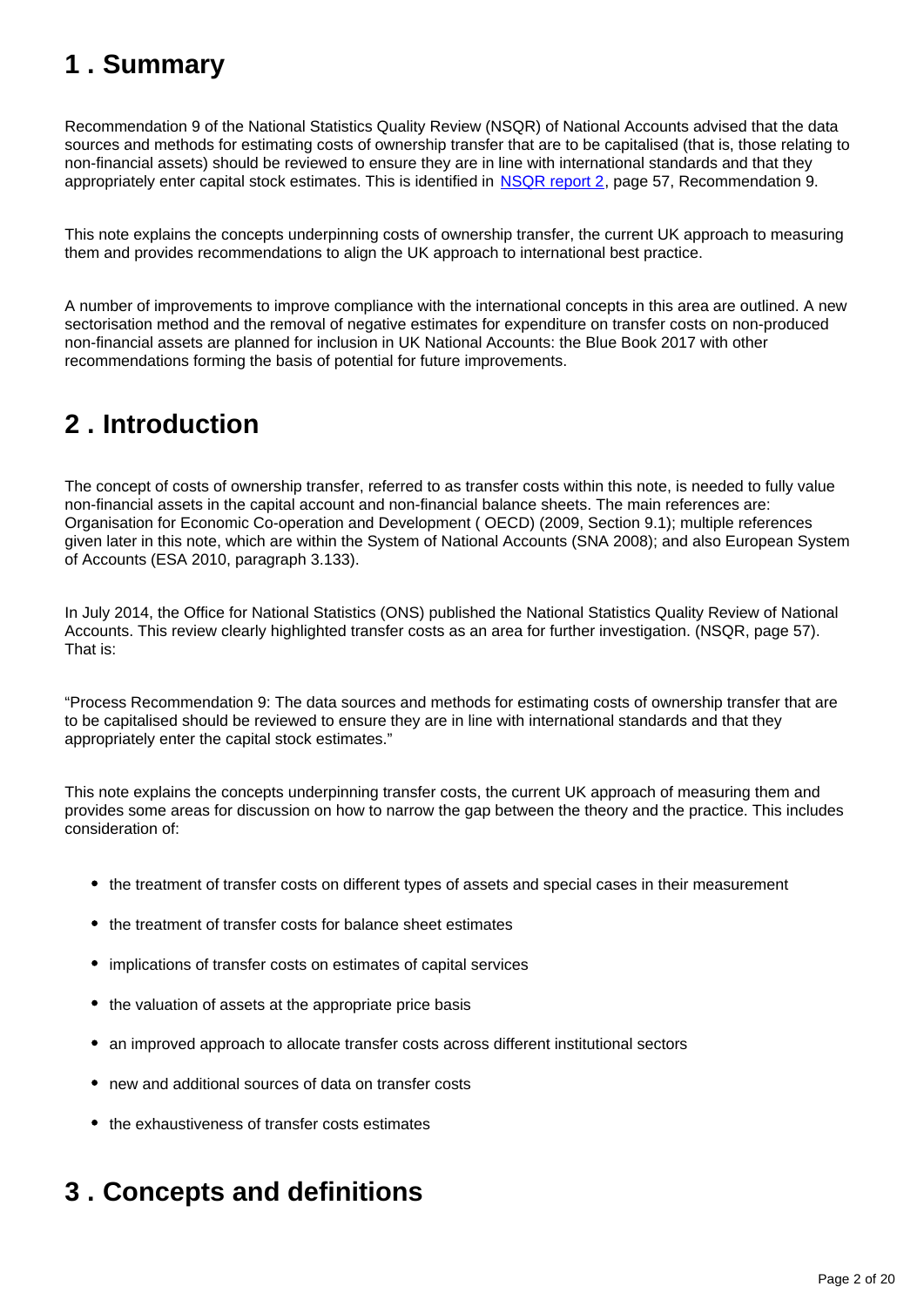## **3.1 What are transfer costs?**

When a single asset is purchased, the value of that asset is likely to relate to transactions in a number of products, each of which has its own price. Part of this price may be the price of a machine, a building, or a piece of transportation equipment, but this is unlikely to represent the full value of the asset to its user. If any services were purchased with the machine, building, or piece of transport equipment in order for it to be in a state from which it can be utilised in production, then these are also part of the value of the asset.

The costs associated with changing the ownership of an asset from one institutional unit to another represent transfer costs, and can include, for example, legal fees, installation and de-installation fees and real estate fees.

Transfer costs don't necessarily have to be paid for by one institutional unit to another and may rather be conducted on own account. For example, if a factory uses its own staff to install a machine, or a company uses its legal staff to conduct a building sale, then the cost of the labour, intermediate consumption and other costs incurred in this activity should, in principle, be recorded as fixed capital formation. This would form a type of output for own final use.

Transfer costs can be incurred for all types of assets included in the national accounts boundary: financial, nonfinancial, produced, and non-produced; however, the treatment differs depending upon the type of asset. Transfer costs on financial assets are treated as consumption, while transfer costs on non-financial assets are capitalised.

Transfer costs on produced non-financial assets are included in the value of an asset, while transfer costs on nonproduced non-financial assets are treated as a category of produced non-financial assets in their own right. Figure 1 presents the differences in treatment as a diagram. An exception to this is transfer costs on land, which are by convention treated as land improvements. This is explained in the quote:

"The costs of ownership transfer on non-produced assets represent produced assets but their value cannot be integrated with the value of another produced asset. They must therefore be shown as a separate category of gross fixed capital formation. An exception is made in the case of land where costs of ownership transfer are treated by convention as land improvements."

System of National Accounts (SNA) 2008 (paragraph 10.97)

Transfer costs are capitalised for fixed assets, non-produced non-financial assets, inventories and valuables, however, the SNA 2008 raises the question of whether transfer costs on valuables should instead be treated as consumption, as valuables are primarily stores of value and not sources of services into production and therefore have more in common with financial assets than non-financial ones, this is described in the quote: "Valuables are non-financial assets but they are held as stores of value and are not used in production. As such, they have more in common with financial assets than they do with other non-financial assets. Therefore, it is arguable that costs of ownership transfer on valuables should be recorded as intermediate consumption rather than, as at present, fixed capital formation."

SNA 2008 (paragraph A4.57)

But European System of Accounts (ESA) 2010 confirms the current treatment of including them:

"The production of valuables is valued at basic prices. All other acquisitions of valuables are valued at the purchasers' prices paid for them, including any agents' fees or commissions. They include trade margins when bought from dealers. Disposals of valuables are valued at the prices received by sellers, after deducting any fees or commissions paid to agents or other intermediaries. Acquisitions less disposals of valuables between resident sectors cancel out, leaving only agents' and dealers' margins."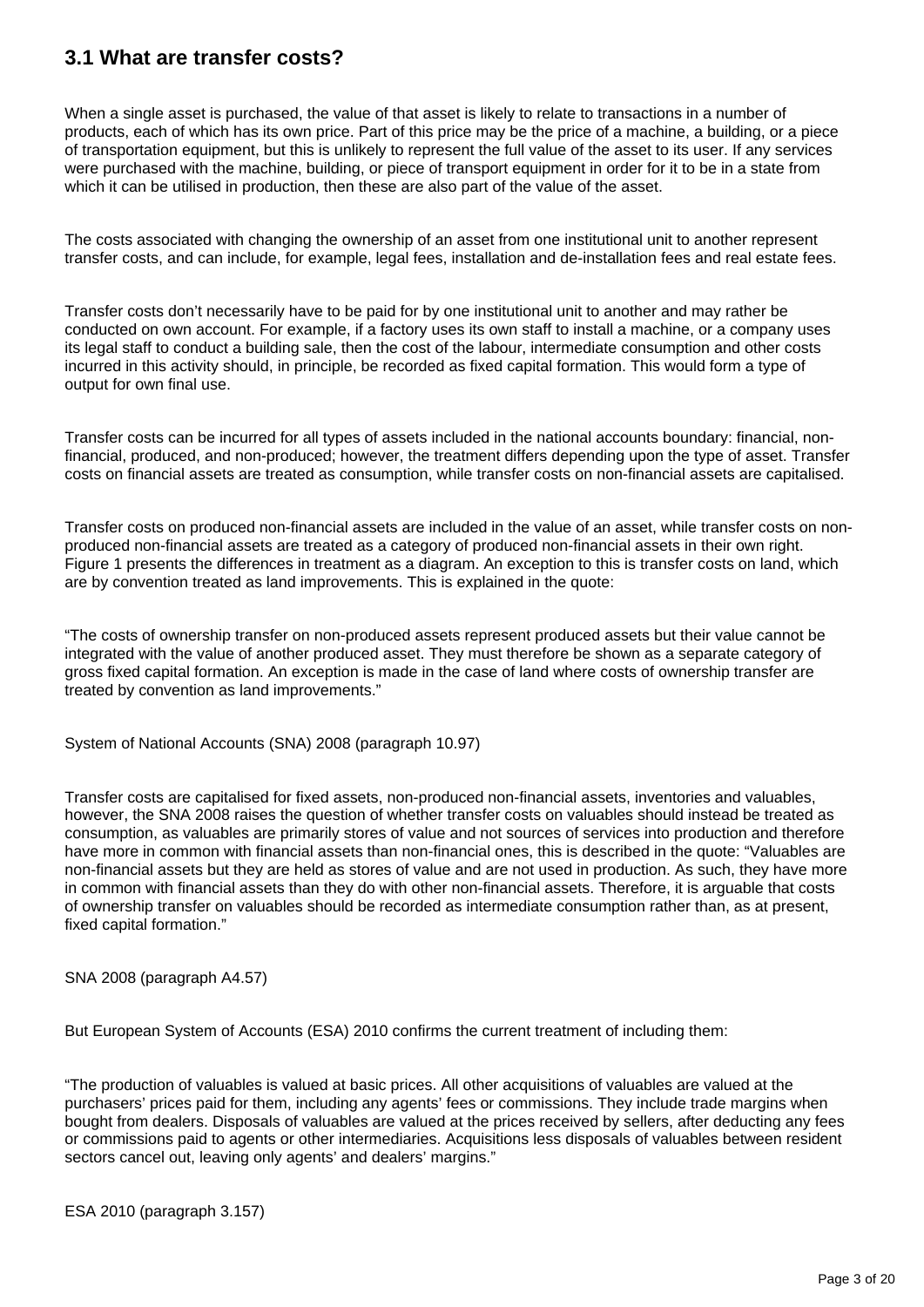#### **Figure 1: Diagram of produced, non-produced and transfer costs on non-financial assets**



Figure 1 shows the relationships between assets and their transfer costs and shows that gross fixed capital formation (GFCF) includes transfer costs on non-produced assets, as well as expenditure and transfer costs on produced fixed assets. As transfer costs on non-produced assets represent production activity, they are not included in the value of non-produced assets, so in the capital account, these appear excluding these costs.

Transfer costs on non-financial assets are part of the value of the assets in the balance sheet of an economy. This is because when an institutional unit purchases an asset, the price it pays for the asset, plus all connected expenditure in rendering the asset in a state that it can be used in production, is expected to be remunerated over the asset's life by the income coming from using it in production. There is a clear link between the income generated from using an asset in production and the value of the asset over the course of its life and this link is elaborated in OECD (2009).

As transfer costs are part of an asset's value, their treatment over the course of an asset's life is of interest in estimating accurate balance sheets and as will be seen in this note, the treatment of a transfer cost (for example, a machine installation service) is quite different to that of the asset itself (for example, a machine). In particular, while the useable life of an asset is the time over which it is used in production (by any number of owners), the transfer cost should be written off over the time that the current owner holds it, as additional transfer costs will have to be paid by any new owner. In effect, the benefits of paying this transfer cost are used up once the asset is sold on.

The valuation basis is crucial to understanding the circumstances giving rise to transfer costs and describes how for a transaction in a particular entity, whether the value contains or excludes different components from the perspectives of the different transactors. For example, when a manufacturer sells a product to a retailer, the price it receives from the retailer is quite different from that paid by the household who buys the product for their final consumption. This describes the difference between basic and purchasers' prices, which also applies to assets, but with the addition of transfer costs:

"In the case of fixed assets, the value of an acquisition is the amount paid by the purchaser, or seller, plus the associated costs of ownership transfer incurred by the purchaser. The value of a disposal of an existing fixed asset is the amount received by the seller from the purchaser minus the costs of ownership transfer incurred by the seller."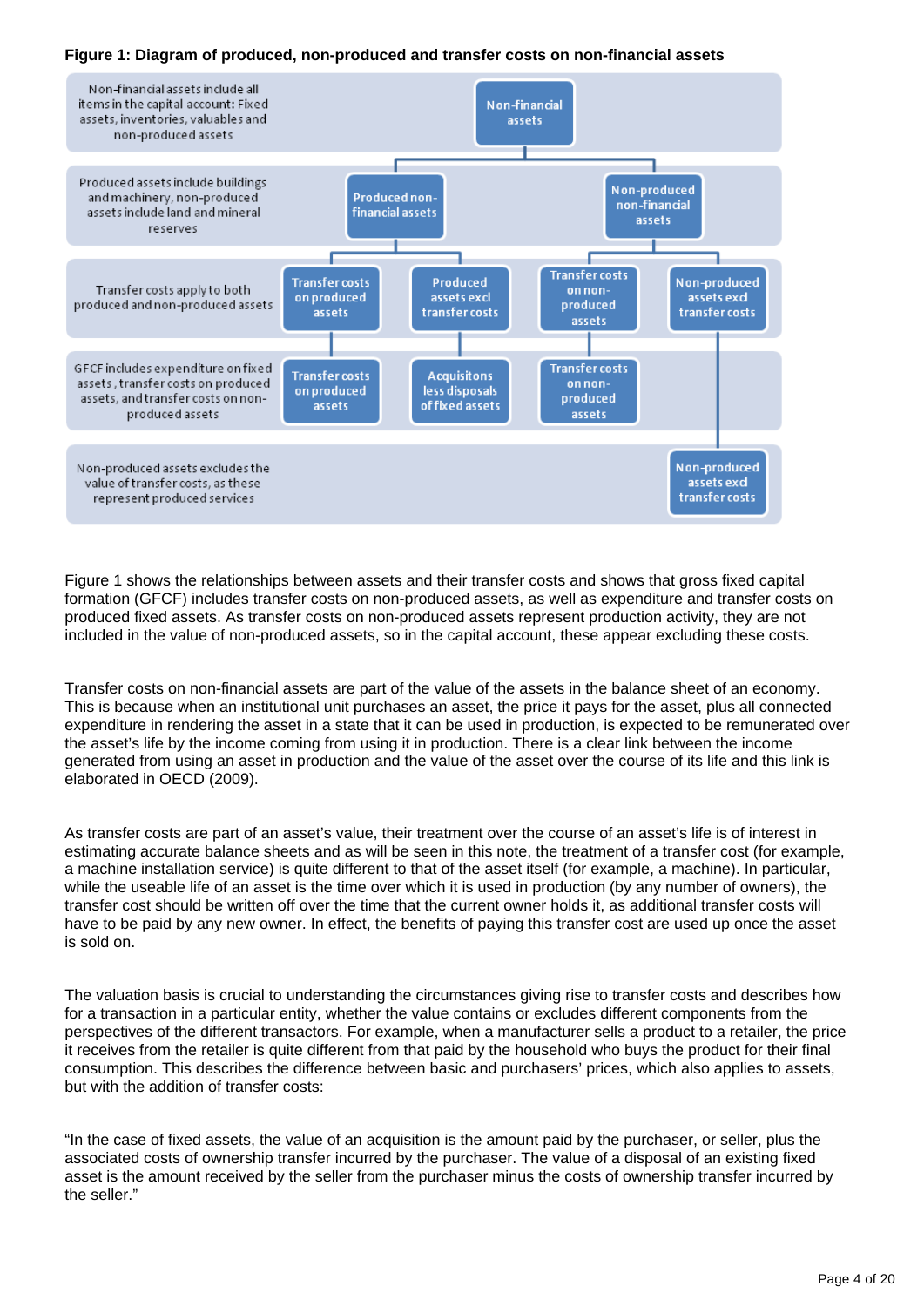"When the sale takes place between two resident producers, the positive and negative values recorded for gross fixed capital formation cancel out for the economy as a whole except for the costs of ownership transfer." SNA 2008 (page 199, paragraph 10.40)

"The costs of ownership transfer on the acquisition and disposal of a fixed asset are treated as gross fixed capital formation and included in the value of the asset on acquisition and disposal as recorded in the capital account and in the value of the asset in the balance sheet."

SNA 2008 (paragraph 10.158)

### **3.2 Who pays transfer costs?**

Transfer costs can be paid by both buyers and sellers of assets. For example, if we consider the sale of a building, both the buyer and seller are likely to have to pay legal fees in order to complete the purchase. However, for the transfer of any particular asset, the transfer costs paid by both the buyer and the seller are capitalised by the buyer. This is because when the buyer purchases the asset, the price they pay to the seller must cover the costs incurred by the seller, as well as including the costs they pay to take ownership themselves. Similarly from the point of view of the seller, the value of the asset must account for the costs incurred to dispose of the asset, such as legal or de-installation costs.

### **3.3 What is the economic rationale for capitalising transfer costs?**

Understanding the economic rationale of capitalising transfer costs requires consideration of the fundamental relationships determining the value and productive potential of non-financial assets, namely, that the value of an asset is equal to the discounted value of the benefits that the user can gain from the asset by using it in the production of their output. The value of these benefits can scarcely be observed directly, but the purchase price of the asset can normally be observed.

The question then becomes which items of expenditure are part of the value of the asset. From the point of view of the purchaser, all expenditure connected with acquiring the asset and preparing for it to enter a state in which it can be used in production are part of the value of the asset, as the user must expect to recover these costs by putting the asset at their disposal. This may include delivery charges, legal fees and installation charges, on top of items normally considered to be part of the purchase price of a good or service, such as distributors' trading margins, certain taxes or levies and less subsidies and the basic price of the asset.

This rationale applies to both produced and non-produced non-financial assets. The main difference being that transfer costs are integrated into the value of produced assets and cannot be integrated into the value of nonproduced ones in the capital or goods and services accounts, as by definition, they are produced and their associated assets are not. This gives rise to the existence of a category of fixed asset representing transfer costs on non-produced non-financial assets.

### **3.4 Position in the sequence of accounts and supply and use tables**

The national accounts are primarily composed of a sequence of sector accounts describing production, the generation, distribution, redistribution and use of income, the accumulation of financial and non-financial assets and the value of those assets at points of time in balance sheets. In addition, requirements for detail on activity by industry and by product are furnished by the goods and services account, also referred to as the supply and use tables.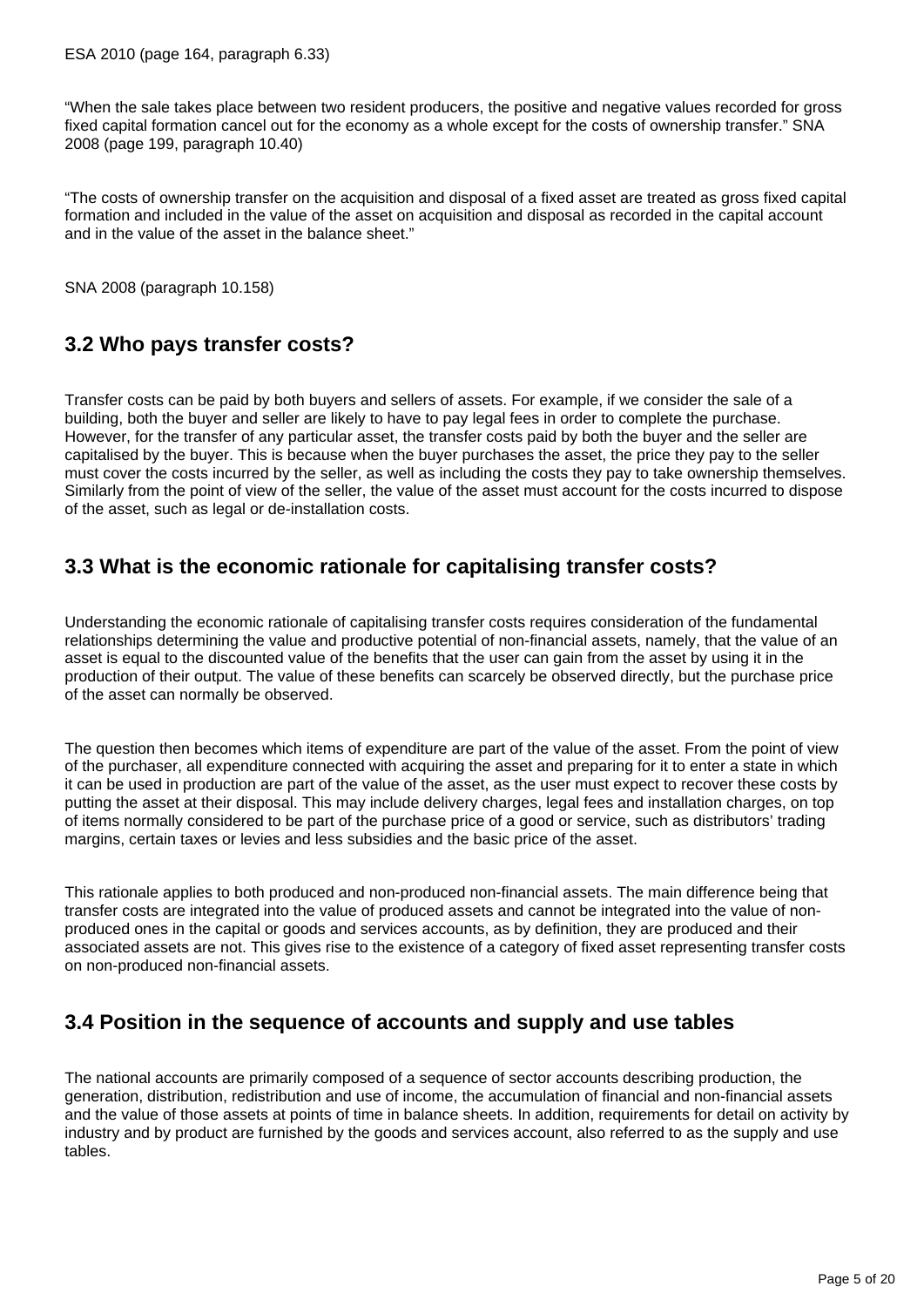Transfer costs are composed mainly of produced services such as legal fees and appear in the capital account integrated with the value of produced assets, or if associated with the transfer of non-produced assets, as a separate category of fixed assets. Transactions in non-produced assets themselves are recorded under nonproduced assets in the capital account and exclude the value of transfer costs. This exclusion gives rise to the property that transactions in non-produced assets sum to zero across all institutional units in the economy, as they don't represent any production.

In the opening and closing balance sheets, transfer costs on non-produced non-financial assets should be integrated with the values of the non-produced non-financial assets on which they have been paid. This gives rise to one of a number of reasons that the value of non-produced assets can vary over time, which also includes holding gains or losses, economic appearance or disappearance and catastrophic losses of assets.

The supply and use tables provide a framework for balancing product flows in an economy and observe that all produced goods and services can be sourced from either domestic output or imports and used as final consumption expenditure, gross capital formation, intermediate consumption or exports.

Conceptually and assuming no statistical discrepancy, the differences between the value of supply and the value of use for any product group is explained by the difference between basic and purchasers' prices and in the supply and use tables. This means distributors' trading margins, taxes less subsidies on production and transportation costs. In other words, other components of the purchasers' price of an asset such as installation or legal fees are not included and as such, when a user buys an asset, this must be represented in a supply and use table by them buying a product representing the asset itself and buying the product representing the transfer cost, such as a legal fee or an installation service.

In principle, these transfer costs, where they relate to produced assets, could be integrated into the value of products in an expanded transformation matrix of the supply table. Such an expanded transformation matrix would include a column entitled, for example, "Transfer costs on assets", which would redistribute the relevant output into the purchasers' prices of the products in question. This would, however, require a significant change to the internationally agreed practice determining how supply and use tables are compiled as well as the definition of purchasers' prices.

Regardless of the definition of purchasers' prices used in the compilation of supply and use tables for produced assets, transfer costs on non-produced non-financial assets, such as land, must be reported as use of the products to which they relate such as legal services, as by definition, there is no produced asset into which their value can be integrated.

### **3.5 Position in the non-financial balance sheets**

The non-financial balance sheets show the value of non-financial assets at the start and end of a period (normally a year). In the balance sheets, the accumulated values of transfer costs are integrated with the value of the assets to which they relate. For produced assets, this is no different to the treatment in the capital account, however, for non-produced assets, this means that no item for transfer costs on non-produced non-financial assets should appear in the balance sheet. This is because the values should be accumulated and included in the value of the non-produced assets to which they relate. An exception is made for transfer costs on land, which by convention are treated as land improvements and therefore should be included in the value of land improvements.

In order to estimate the value of transfer costs in the balance sheet, estimates of price indices are needed to revalue different vintages of transfer costs to the prices of the current period. These indices should reflect that certain services, such as legal or installation services, may change in price over time as they may become more expensive due to increased production costs or fall if new technology is developed to deliver the services. Balance sheets and the consumption of fixed capital are measured at current, rather than historical, prices and as such, prior to applying the consumption of fixed capital to vintages of transfer cost payments, they must be expressed in the prices that would have been paid if they had been provided in the current period.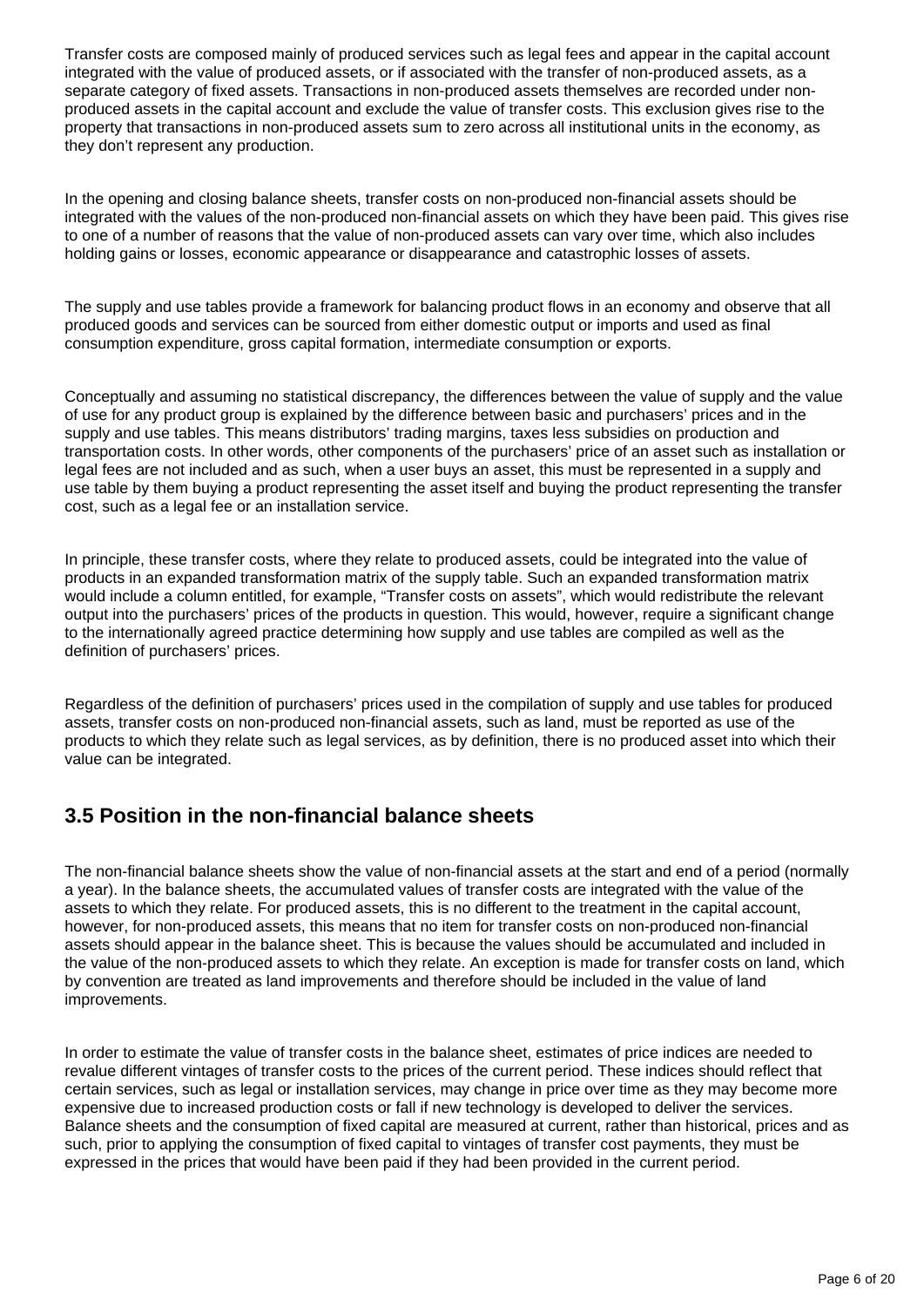Estimates of the time that the assets on which the transfer costs have been paid are held by their owner have to be calculated in order to accumulate their value and write their value off as the consumption of fixed capital. This applies equally to produced and non-produced assets and implies that the average life length of a transfer cost for a produced asset may be different to that of the asset itself. For example, a machine, car or aircraft may be held by multiple owners and the benefits the owner gains by paying the transfer costs have been exhausted once the owner sells it to another institutional unit. Therefore, the transfer cost should be fully written off through the consumption of fixed capital by this point.

## **3.6 Capitalisation relationships for acquirers and disposers of assets**

For fixed assets, both the transfer costs of the buyer and the seller are capitalised by the buyer. This can be demonstrated using formulae, but it is helpful to firstly consider the following definitions of different types of price basis that are used within national accounts.

For background, a diagram within SNA 2008 (page 103, paragraph 6.69) provides a summary of the differences between valuation basis, namely by basic, producers' and purchasers' prices. Figure 2 provides a summary of how basic prices, for example, of imports of domestically produced products, are converted to purchasers' prices through the addition (subtraction) of various taxes and subsidies, transportation costs and distributors' trading margins.

#### **Figure 2: Diagram describing basic, producers' and purchasers' prices**

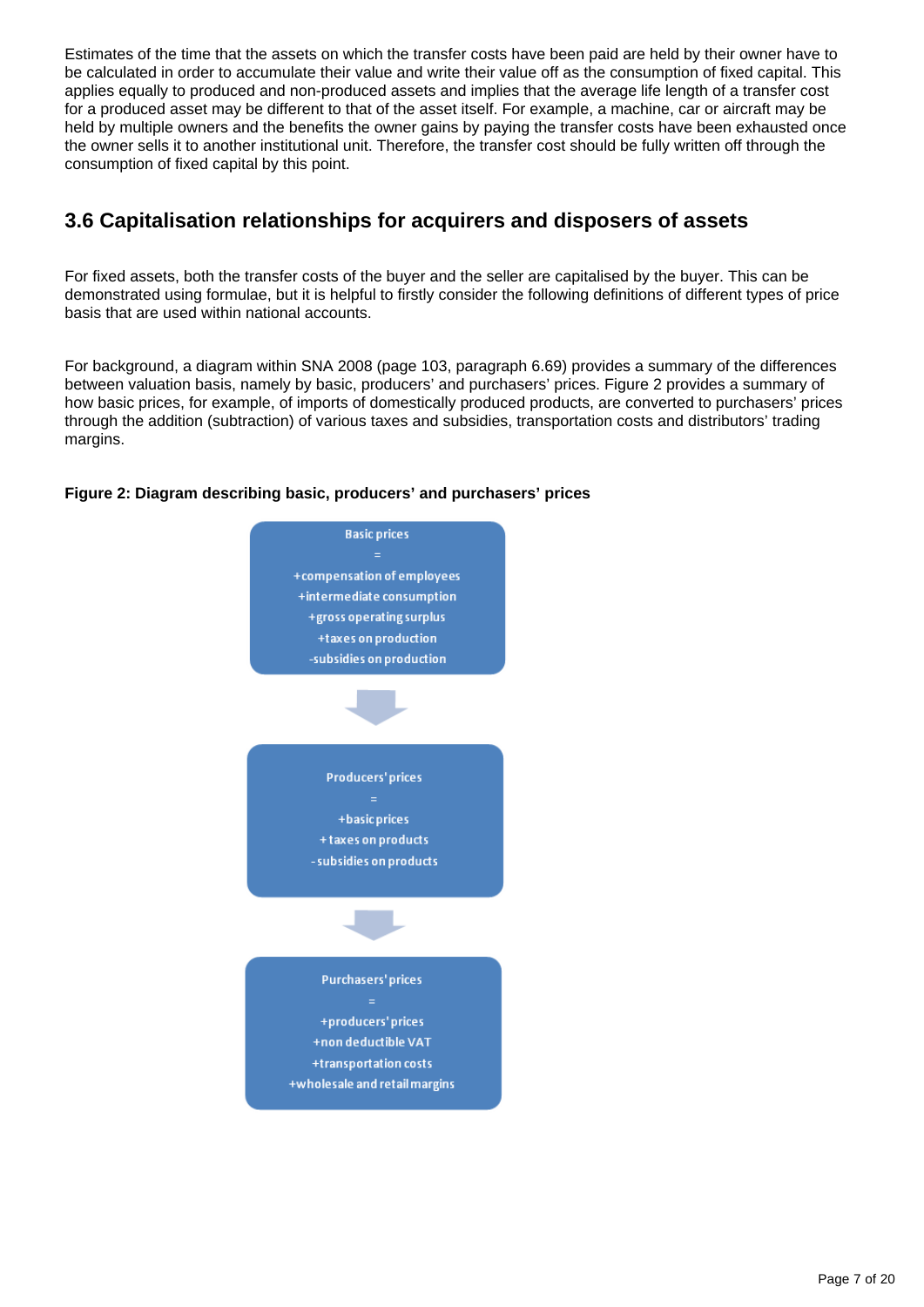As noted in section 3.1 of this article, a transaction in a single asset may relate to a transaction in a number of products, such as the asset itself, an installation service, legal fees and other items. For the buyer, these will all be valued at purchasers' prices and for the seller, the value of the asset being sold is valued at basic prices. In effect, the buyer is paying for the asset and all associated costs to have the asset ready for use in production, including those actually paid by the seller and the value of the asset to the seller is therefore the basic price, as this is what they receive net of all the items they have paid to have the buyer take ownership.

Using these different price definitions and using market prices are the basis reference, the following example shows the effect on gross fixed capital formation (GFCF) of a transaction in an existing fixed asset. In the example, bp represents basic prices, mp market prices and pp purchasers' prices:

GFCF equals Acquisition value of the existing fixed produced non-financial asset minus Disposal value of the existing fixed produced non-financial asset

equals (Amount paid for fixed asset (pp equals mp) plus Transfer costs of buyer (pp)) minus (Amount received by seller (bp equals mp) minus Transfer costs of seller (pp))

equals Amount paid for fixed asset (pp equals mp) minus Amount received by seller (bp equals mp) plus Transfer costs of buyer (pp) plus Transfer costs of seller (pp))

equals Transfer costs of buyer (pp) plus Transfer costs of seller (pp))

This shows that the transaction is not neutral on the value of the assets on the balance sheet and that both the transfer costs of the buyer and the seller are added to the value of the asset. This is important to establish as it has a direct impact on how this information is collected through the Quarterly Acquisitions and Disposals of Capital Assets Survey (QCAS) based on the collected respondent information. It also means that the total transfer costs for produced non-financial assets cannot be separated out when the value of acquisition and disposals are collected on the given price basis.

From this illustration and using the formal definition of GFCF, it is possible to formulate a comprehensive equation for the calculation of GFCF, which includes price types. Starting with the definition of GFCF, which is:

"Gross fixed capital formation is measured by the total value of a producer's acquisitions, less disposals, of fixed assets during the accounting period plus certain specified expenditure on services that adds to the value of nonproduced assets." (SNA 2008, 10.32)

or more explicitly:

"The acquisition, less disposals, of fixed assets plus major improvements to, and transfer costs on, land and other non produced assets." OECD (2009, page 124)

This gives:

GFCF equals plus Value of acquisitions of fixed produced non-financial assets (purchasers' prices)

minus Value of disposals of fixed produced non-financial assets (basic prices)

plus Non-produced non-financial assets improvements (market prices)

plus Transfer costs for non-produced non-financial assets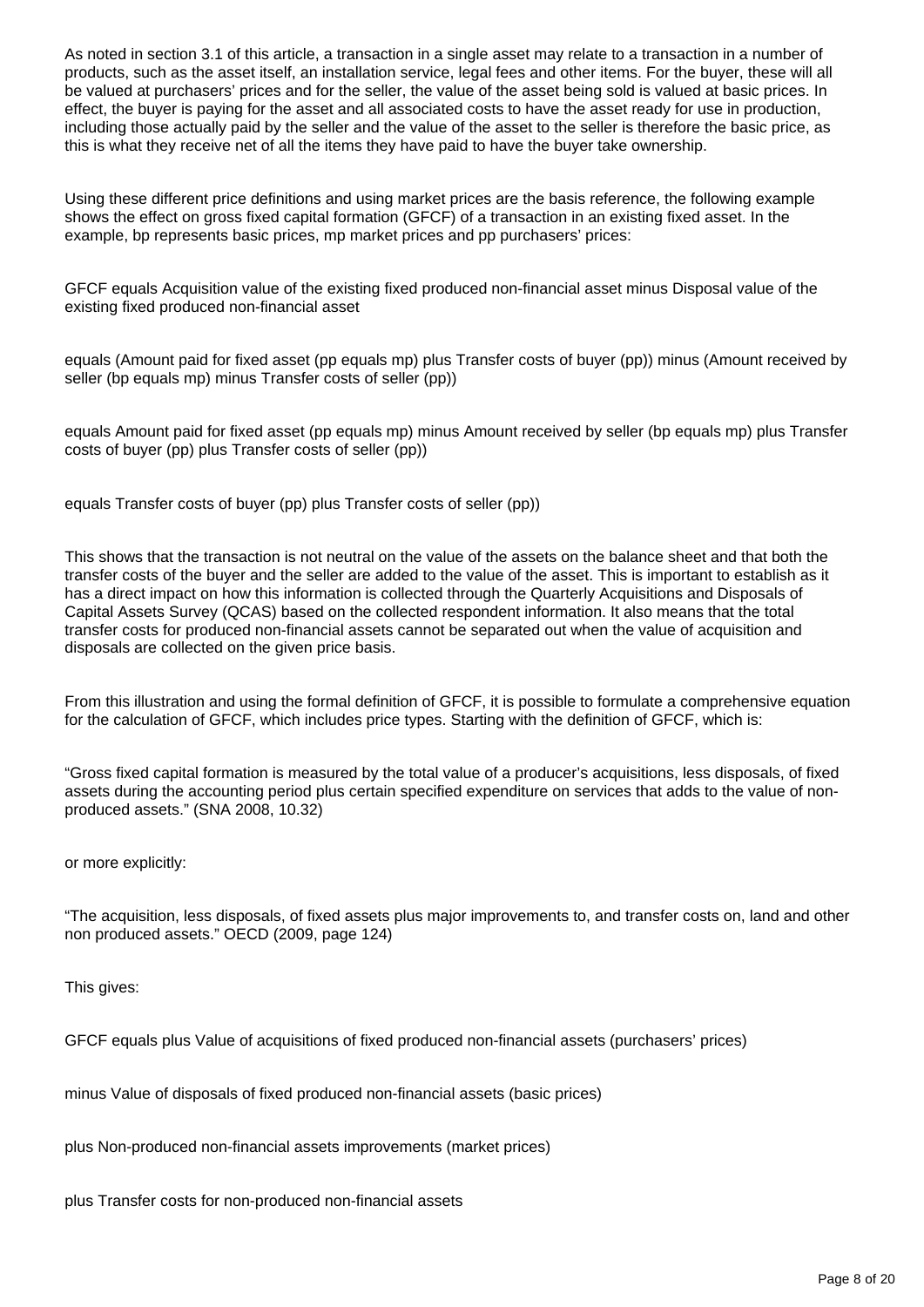"The costs of ownership transfer on non-produced assets represent produced assets but their value cannot be integrated with the value of another produced asset. They must therefore be shown as a separate category of gross fixed capital formation. An exception is made in the case of land where costs of ownership transfer are treated by convention as land improvements. Costs of ownership transfer are defined in paragraphs 10.48 to 10.52."

Figure 3 provides a simple example to demonstrate the properties of this relationship. The example demonstrates the relationship in the context of a produced asset, however, the result is exactly the same if the asset being transferred is non-produced. In this case, the transfer cost incurred by the buyer is much higher than that of the seller, but in other cases, such as transactions in dwellings, the balance may be more equal.

|                                                   | Seller<br>Buyer                 | Impact of transaction on<br>GFCF |
|---------------------------------------------------|---------------------------------|----------------------------------|
| a) Price agreed upon by transactors:              | £100 - £100 =                   | £0                               |
|                                                   | $\ddot{}$<br>٠                  |                                  |
| b) Transfer cost incurred by transactors:         | £20<br>£5 $=$<br>$+$            | £25                              |
|                                                   |                                 |                                  |
| c) Values added (removed) from balance<br>sheets: | £120<br>£95 =<br>$\blacksquare$ | £25                              |

#### **Table 1: Numerical example of the capitalisation of transfer costs for a produced asset**

Source: Office for National Statistics

Row a) demonstrates that when an asset is sold from one institutional unit to another at some price that the transactors agreed upon, then this, alone, has no impact on GFCF as no production has taken place as a result: an asset has simply transferred from one producer to another.

Row b) supposes that both the buyer and the seller had to pay transfer costs, such as legal fees, in order to complete the transaction. From this perspective and assuming that these costs represent legal fees, both are using the output of the units producing legal services, either imported or produced by a domestic unit, meaning that the supply table contains a value of production, which is met on the use table by GFCF.

Row c) completes the picture by considering values added to and removed from the transactors' balance sheets, where the difference between the two is the same as the change in GFCF as a result of the transaction.

This demonstrates that the transfer of assets from one institutional unit to another does not cancel out as the values of the asset are different for the 2 transactors. This also demonstrates that it is conceptually important for the transfer costs that the seller incurred when they initially took ownership of the asset have been fully written off in the national accounts through the consumption of fixed capital, as otherwise a residual value of transfer costs will exist in the value of the asset estimated in the perpetual inventory model (PIM).

SNA 2008, paragraph 10.51 is very clear on what is contained within transfer costs as a concept and it includes costs allocated to both the buyer and the seller. For example:

"All these costs associated with acquiring and disposing of assets may be described as costs of ownership transfer. The costs of ownership transfer consist of the following kinds of items: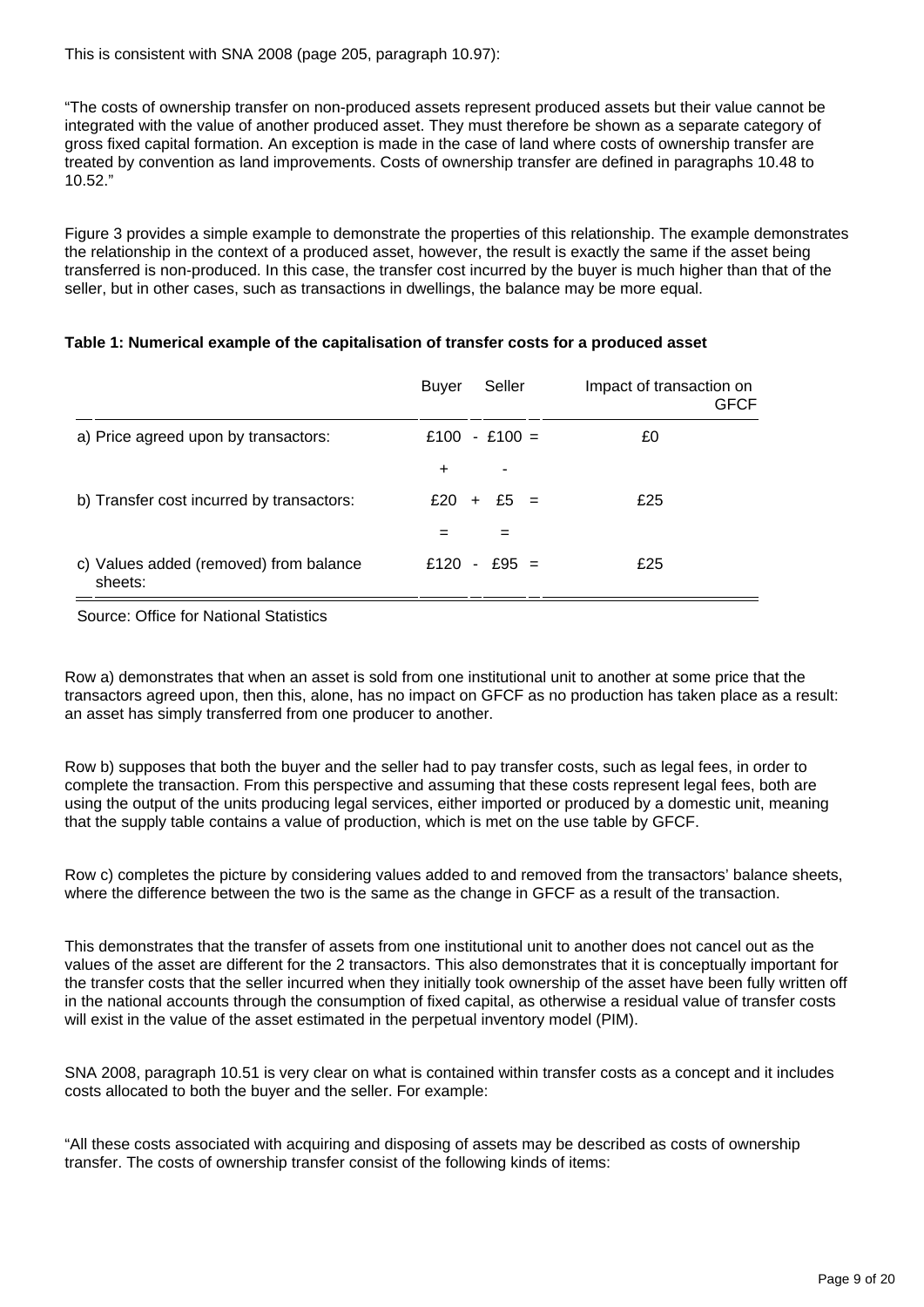- all professional charges or commissions incurred by both units acquiring or disposing of an asset such as fees paid to lawyers, architects, surveyors, engineers and valuers, and commissions paid to estate agents and auctioneers
- any trade and transport costs separately invoiced to the purchaser
- all taxes payable by the unit acquiring the asset on the transfer of ownership of the asset
- any tax payable on the disposal of an asset
- any delivery and installation or disinstallation costs not included in the price of the asset being acquired or disposed of
- any terminal costs incurred at the end of an asset's life such as those required to render the structure safe or to restore the environment in which it is situated."

Taking these definitions into account, and the classification structure as defined within the SNA 2008 (page 208, Table 10.2) means that: (in the example, bp represents basic prices and pp purchasers' prices)

GFCF equals plus Value of acquisitions of fixed produced non-financial assets (pp)

minus Value of disposals of fixed produced non-financial assets (bp)

plus Transfer costs of buyers for produced non-financial assets (pp)

plus Transfer costs of sellers for produced non-financial assets (pp)

plus Non-produced non-financial assets improvements (including transfer costs for land) (pp)

plus Transfer costs of buyers for non-produced non-financial assets (excluding land) (pp)

plus Transfer costs of sellers for non-produced non-financial assets (excluding land) (pp)

As an aside, SNA 2008 (page 202, paragraph 10.62) considers the situation in the context of barter; in this example, while the barter may not result in any payment being made, it is likely that the transfer cost would result in a payment being made particularly if any third party were used to complete the sale, or install the asset:

"Fixed assets acquired through barter are valued at their estimated purchasers' prices plus any costs of ownership transfer. In practice, neither taxes on products nor transportation costs may apply, in which case the purchasers' prices will not differ from the basic prices of the product. Fixed assets produced for own gross fixed capital or assets transferred in kind are valued at their estimated basic prices, or by their costs of production when satisfactory estimates of their basic prices cannot be made."

### **3.7 Prices and volumes of transfer costs**

Estimates of expenditure on some components of transfer costs on non-produced non financial assets in current prices are readily available from administrative sources, such as expenditure on Stamp Duty, or can be sourced from business surveys. More difficult conceptual questions arise regarding volume measures of transfer costs, particularly where these are on taxes for which it is conceptually difficult to define a unit value that can be used to decompose value into price and volume.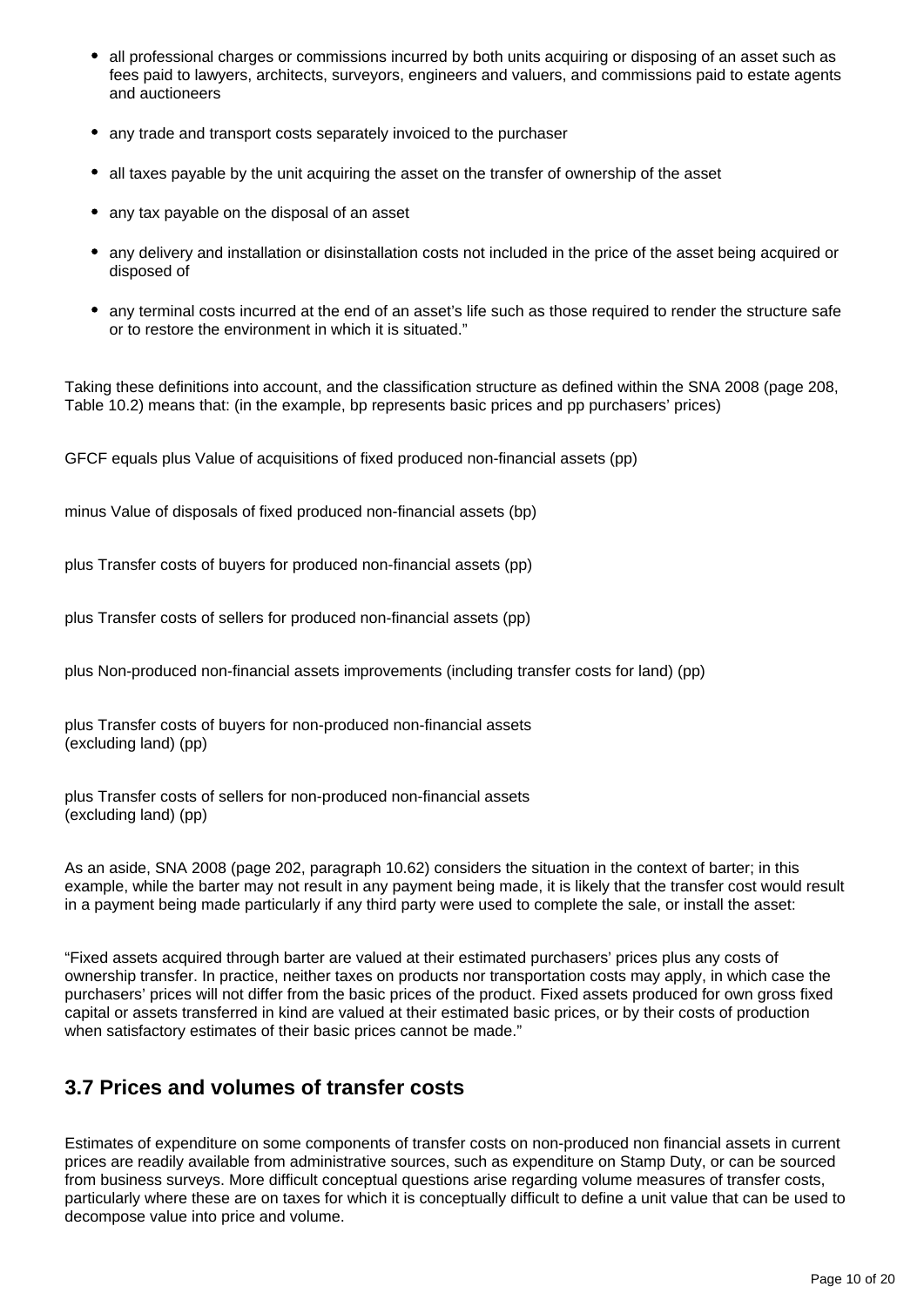For some aspects of transfer costs such as legal fees, installation services and decommissioning costs, Service Producer Price Indices may be an adequate way to deflate transfer costs on assets. Difficulties arise where the assets being installed or decommissioned are very specific and where the price index measured may not be representative. This is likely to be the case for the costs of nuclear decommissioning.

## **3.8 Special case: terminal costs**

Terminal costs represent the costs of rendering an asset safe and to return the environment where the asset is situated to the condition it was before the asset was put there. Examples include clean-up costs of nuclear facilities, the decommissioning expenditure for oil rigs, platforms and pipelines, and the clean-up costs of landfill sites. During the final periods of these assets' useable lives, they may have a negative market value, which represents that another owner would have to be paid to take ownership of them in anticipation for the terminal costs they would have to pay. Terminal costs were explicitly introduced in the 2010 update to the ESA and we have included estimates of them since the Blue Book 2014.

SNA 2008 and ESA 2010 require different treatments of the consumption of fixed capital on terminal costs, however, in both cases, the GFCF expenditure on them is recorded in the period in which the transfer cost is incurred (normally at the end of the asset's life). In SNA 2008 the consumption of fixed capital is recorded over the life of the asset on which the terminal cost will apply and therefore before the expenditure occurs. This is described in the SNA paragraph 10.161:

"Terminal costs should therefore be written off over the whole life of the asset, regardless of the number of owners during the life of the asset. Immediately before the disposal, the value of the asset will have a negative value which is reduced to zero when the terminal costs incurred are treated as gross fixed capital formation. The apparent oddity of an asset with negative value reflects the fact that the owner not only could not sell it but would have to pay another unit to take over responsibility for the asset."

In contrast, ESA 2010 requires that the consumption of fixed capital is recorded during the period in which the expenditure occurs. This can be found in the ESA paragraph 3.139:

"Consumption of fixed capital covers anticipated terminal costs, such as the decommissioning costs of nuclear power stations or oil rigs or the cleanup costs of landfill sites. Such terminal costs are recorded as consumption of fixed capital at the end of the service life, when the terminal costs are recorded as gross fixed capital formation."

The UK is subject to the ESA requirements as members of the European Statistical System, and as a result terminal costs related to nuclear decommissioning are written off as consumption of fixed capital in the period in which they occur. This means that even if the market value of the asset is negative, it won't be under national accounts definitions.

Conceptually, the SNA (2008) treatment more fully reflects the costs of using assets such as oil rigs or nuclear reactors and the factors that will direct the economic actor into his investment decision; however, the data requirements needed to do this are onerous. The national accounts would need an estimate, in the prices of the current period, of what the terminal costs will be and it is highly likely that this would be revised over the life of the asset as more information and changes in the technology used to deliver the decommissioning service become available.

### **3.9 Stock and flow measures of transfer costs**

Non-financial assets, in particular fixed assets, represent various stocks and flows in the national accounts. This is described in the OECD (2009) manual on measuring capital. These include the flow of expenditure on fixed assets through GFCF, which accumulate in the stock of fixed assets present on the non-financial balance sheet. From this stock there are other flows including other changes in the volume of assets, the consumption of fixed capital and capital services. These are described in turn in this section.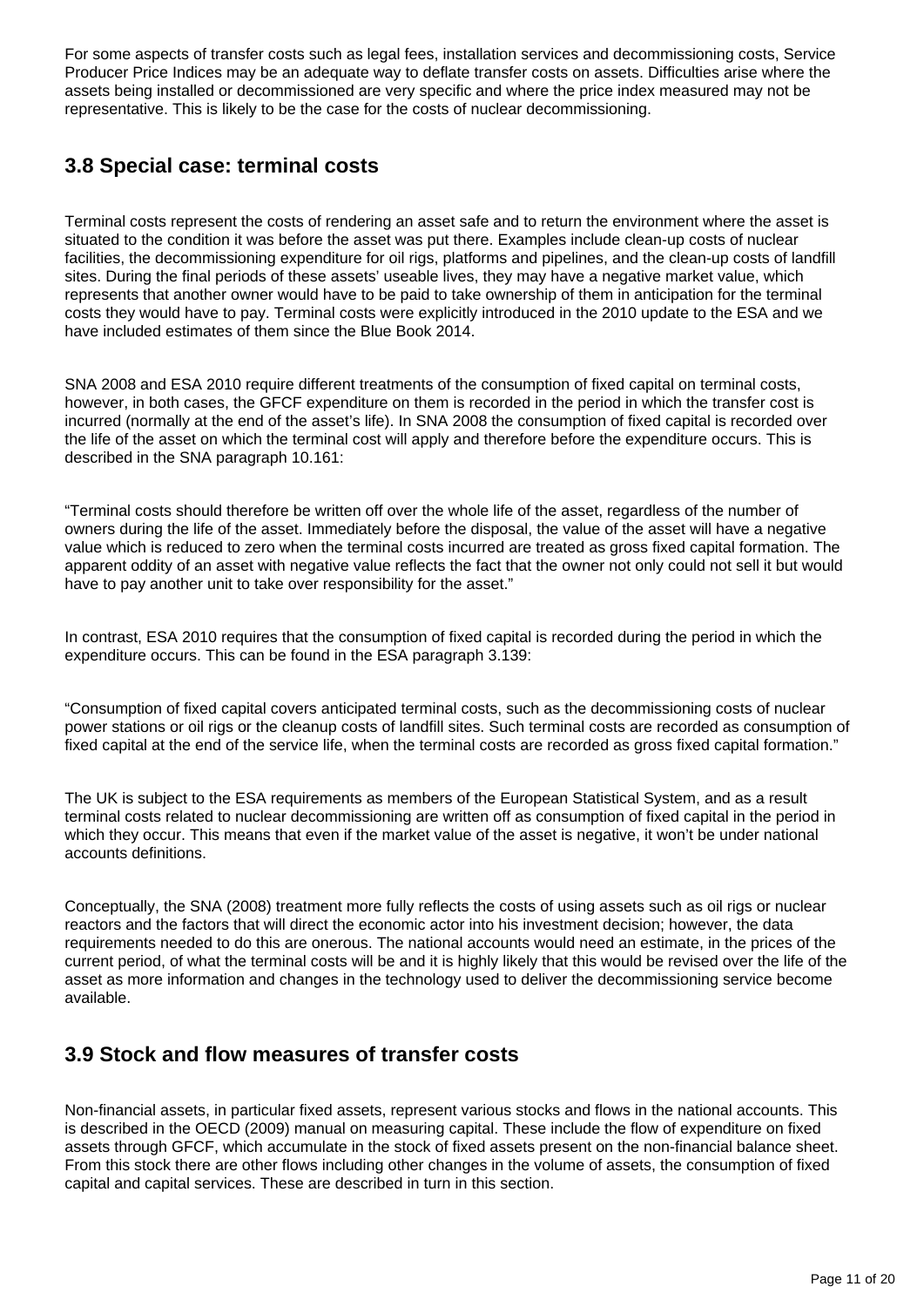#### **3.9.1 Transfer costs as gross fixed capital formation and capital account**

The focus of this note is on capturing transfer costs on produced and non-produced non-financial assets as a flow as part of the purchase price of acquisitions of non-financial assets. As noted elsewhere, when an existing or new asset is transacted, the purchaser capitalises the transfer costs they incur and those incurred by the seller, as value to the seller is the basic price minus transfer costs they have paid. Transfer costs can be incurred and capitalised by any institutional unit and on any produced or non-produced asset. When transfer costs are incurred on produced assets, the capital account includes them in the value of the produced asset on which they were incurred. When they are incurred on non-produced assets, they are recorded separately under the heading "Transfer costs on non-produced non-financial assets", except in the case of land, where they are recorded as land improvements.

#### **3.9.2 Stock measures of transfer costs and balance sheets**

While in the capital account, only expenditure on transfer costs for produced assets are integrated in the value of those assets. In the non-financial balance sheets, this is also the case for non-produced assets. In order to do this, the value of the transfer costs must be accumulated over the time that the owner holds the asset. This requires use of the perpetual inventory model (OECD, 2009), which requires estimates of the average life length, in this case, the time the institutional unit owns the non-produced asset in question. For example, if an institutional unit purchases land and intends to own it for 10 years, then the transfer costs paid on this land will be considered to be part of the stock of transfer costs on the asset for 10 years. This stock of transfer costs is integrated with the value of the non-produced asset on which it is based, as conceptually, it is part of the value of the asset.

#### **3.9.3 The consumption of fixed capital on transfer costs**

In the example in section 3.9.2, over the 10 years the institutional unit owns the land, the transfer costs paid on it will be subject to the consumption of fixed capital. This reflects that the value of the benefits to be enjoyed by the user of the asset as a result of paying the transfer costs decline as they approach the time that the asset is disposed of. It is also recommended in SNA2008 for produced assets that have many users over their economic life, such as transport equipment, that transfer costs are depreciated over the time the user expects to use the asset, as the benefits from this payment are used up by the time another owner pays additional transfer costs.

Conceptually this treatment would provide additional coherence between the values of disposals and reacquisitions, however, the data collection required to implement it is would have a high respondent burden and would likely be based on assumptions on ownership periods. It is worth noting that a similar case could be used for distributors' trading margins on, for example, cars, which should be fully written off by the time a second owner takes possession. As noted in section 3.8 of this article, transfer costs on terminal costs require a different treatment.

#### **3.9.4 Other changes in the volume of assets on transfer costs and revaluation**

Other changes in the volume of assets include catastrophic losses, uncompensated seizures, reclassifications and economic appearance and disappearance of assets, as well as other changes in volume not elsewhere classified. These in general, reflect changes in assets which were not anticipated by the user of the asset and are therefore not included in the consumption of fixed capital. For example, major damage from a natural disaster or a very serious industrial accident will be classified as catastrophic losses. The item of this account most likely to affect transfer costs is the reclassifications item. If an asset, such as land or a building, is reclassified, the remaining value of associated transfer costs should also be reclassified. In the case of a building that is sold due to bankruptcy, then the remaining transfer cost should be written off as a catastrophic loss.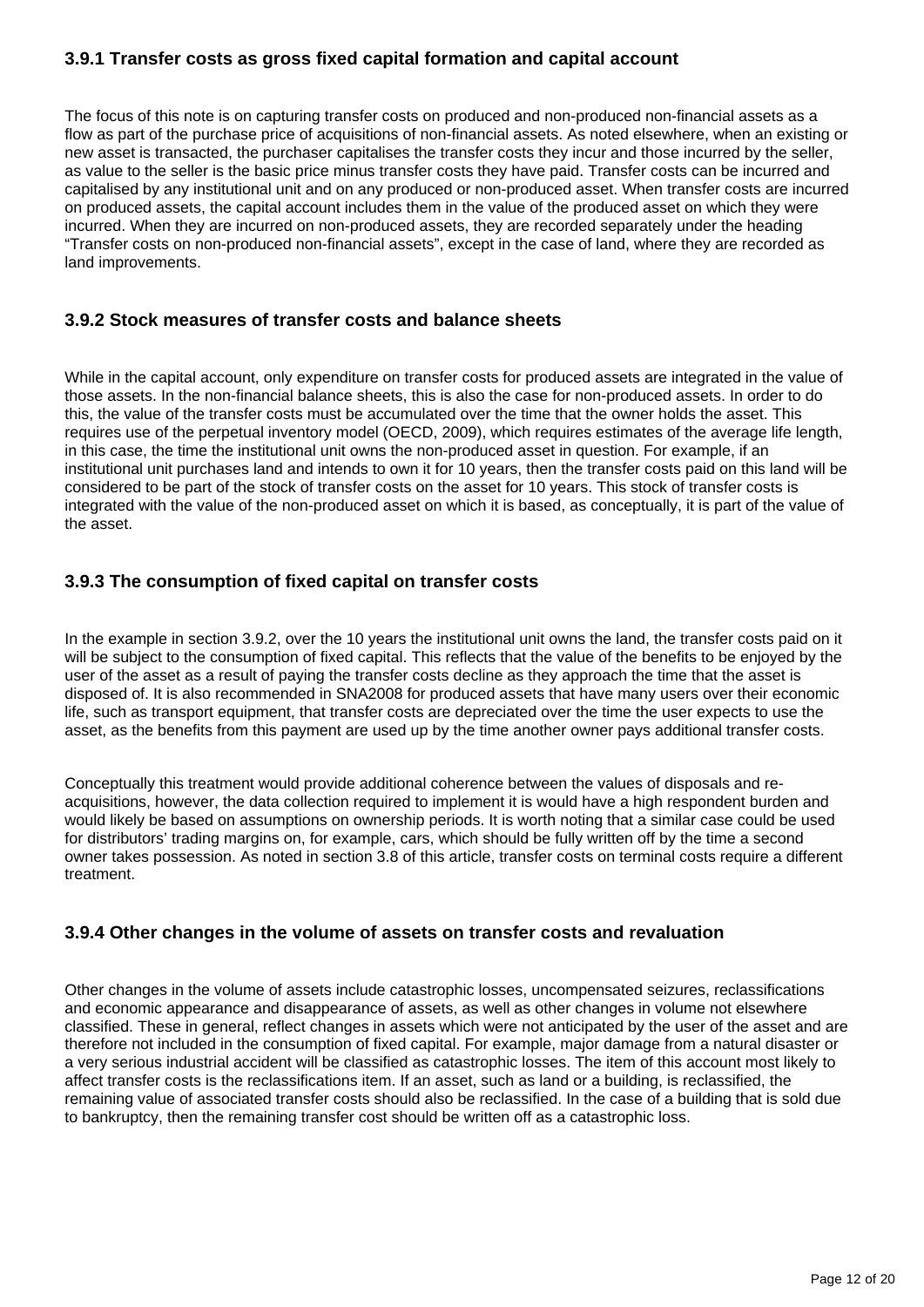Revaluations reflect that balance sheets are recorded at the current prices of a particular period and that this value may change due to holding gains or losses. These gains or losses reflect changes to the price of a particular unit of a good or service and in the case of transfer costs, can be calculated using price indices of the services purchased.

#### **3.9.5 Capital services from transfer costs**

Capital services represent the flow of services into the production of output that come from using the assets on the non-financial balance sheet. The concepts and estimation methods are described in great detail in chapter 20 of the SNA (2008) and in more detail in OECD (2010).

Land and other non-produced assets provide capital services in a way similar to produced assets, the principal difference is that non-produced assets do not have finite lives, at least when they are under good management. This means that the user cost formula used to estimate the price of capital services from non-produced assets doesn't include a term for the consumption of fixed capital. It is therefore a function of holding gains or losses on the asset, the rate of return the asset is expected to furnish for its user and the price of the asset.

An added complication, however, is transfer costs on the non-produced asset, which are part of the value of the non-produced asset and are represented as such in the non-financial balance sheet. As discussed in 3.9.3, these are produced and consumption of fixed capital applies to them. It is possible to estimate the price and volume of capital services from transfer costs on non-produced assets using the methods used for fixed assets and to aggregate these with the capital services from the non-produced assets on which the transfer costs are related. For presentational purposes, capital services from non-produced assets should be shown as the aggregate of these 2 components to provide consistency with the conventions of the non-financial balance sheet.

## <span id="page-12-0"></span>**4 . Data sources and methodology within the UK**

### **4.1 Current method**

As discussed in section 3.1, transfer costs are only included in the valuation of non-financial assets. To read further on transfer costs of financial assets, please see Appendix A.

#### **4.1.1 Transfer costs on produced non-financial assets**

Produced non-financial assets are assets that have come into existence as outputs from processes that fall within the production boundary of the national accounts. Non-financial assets include fixed assets, inventories and valuables and this section focuses on transfer costs on fixed assets. In the UK, business surveys are used to estimate expenditure on fixed assets by private sector institutional units. The historical capital expenditure questionnaire notes stated that returns should:

"Include:

The amounts entered should include the purchase costs and disposal proceeds of fixed assets, together with any other amounts treated as capital items for taxation purposes.

Exclude:

All expenditure relating to the purchase and disposal of land and existing buildings."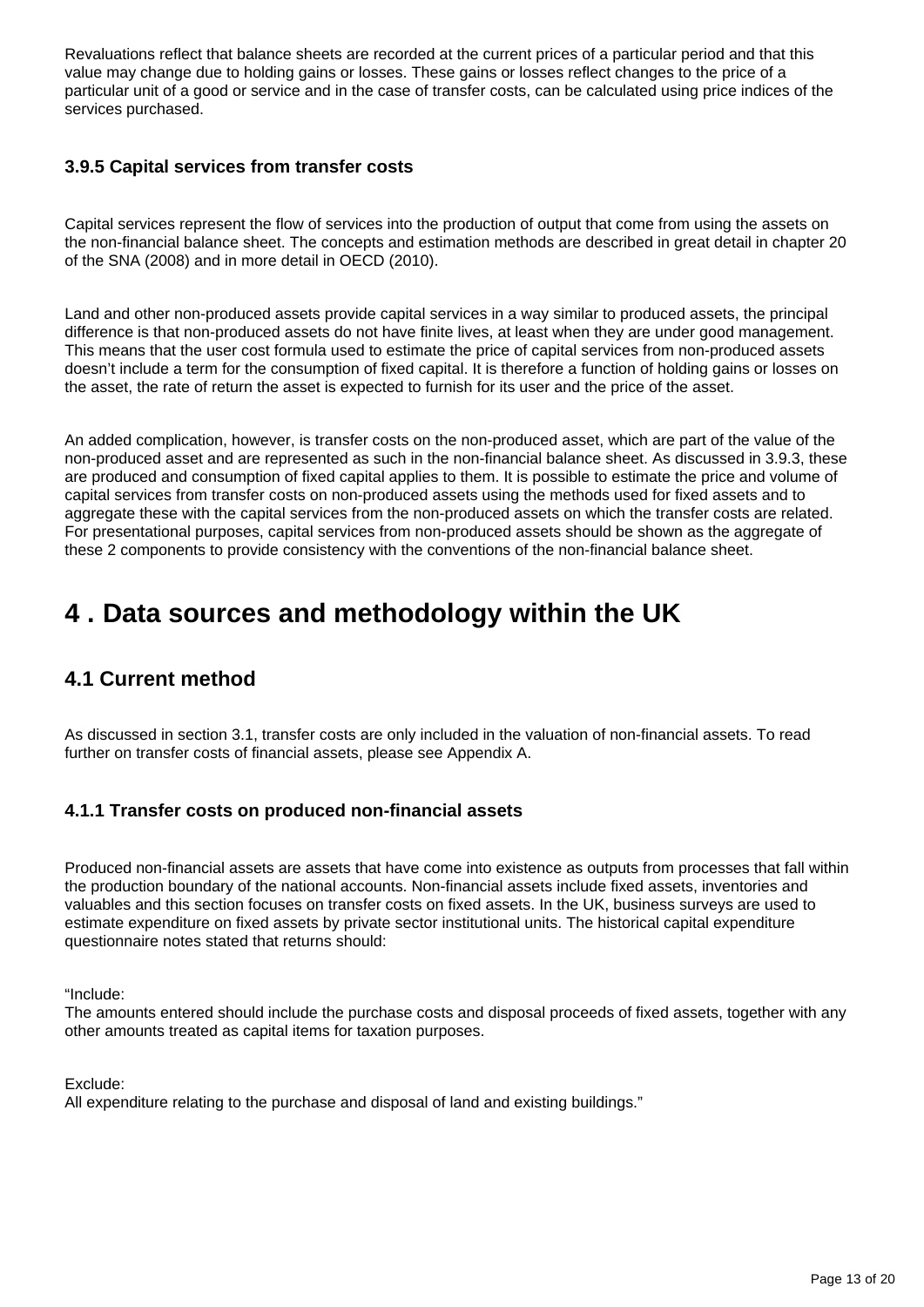While it may be reasonable to assume that respondents will include transfer costs as part of their purchase costs, it is less likely that they would interpret the meaning of disposal proceeds to exclude transfer costs. Therefore, it is likely that the disposal value returned by respondents is at market prices as these would be readily available to the respondent via their asset register. If this is the case, gross fixed capital formation (GFCF) will be underestimating transfer costs for produced assets, as explained in section 3.5. An explanation for the exclusion of existing buildings and land is given in section 4.2.1, as buildings are fixed assets, whether new or used, and should by definition be included.

The Quarterly Acquisitions and Disposals of Capital Assets Survey (QCAS) has been used as the primary source of capital expenditure data since the first quarter (January to March) of 2015. This provides more detailed notes to indicate what respondents should include and exclude from their entries:

"Include:

- assets within the UK
- assets that are used repeatedly to facilitate production, or provision of services, for more than one year
- the purchase costs and disposal proceeds of fixed assets, together with any other amounts treated as capital items for taxation purposes
- the total capital value of assets that have been bought on hire purchase in the period covered by the survey
- assets acquired under finance lease, that is, where you (the lessee) and responsible for repairs and maintenance
- assets owned by the business but leased to another business under an operating lease, that is, where you (lessor) are responsible for repairs and maintenance
- any trade or transfer costs invoiced to you separately
- non-deductible VAT
- expenditure on replacing assets destroyed in circumstances (for example, fire), which have given rise to a successful insurance claim
- expenditure on assets acquired for hiring, renting or other leasing purposes, but not financial leasing
- capital expenditure at any site belonging to the business where operations have not yet begun
- grants and allowances from government sources, statutory bodies or local authorities that have been used to acquire or create assets used in production
- finance relating to public private partnership or private finance initiative that has been used to acquire assets
- progress payment or deposits covering long-term contracts acquiring fixed assets
- all work of a capital nature carried out by your own staff, including labour costs and the cost of purchases consumed in the work
- professional charges, installation costs and other services associated with capital assets must be reported with the asset value

Exclude: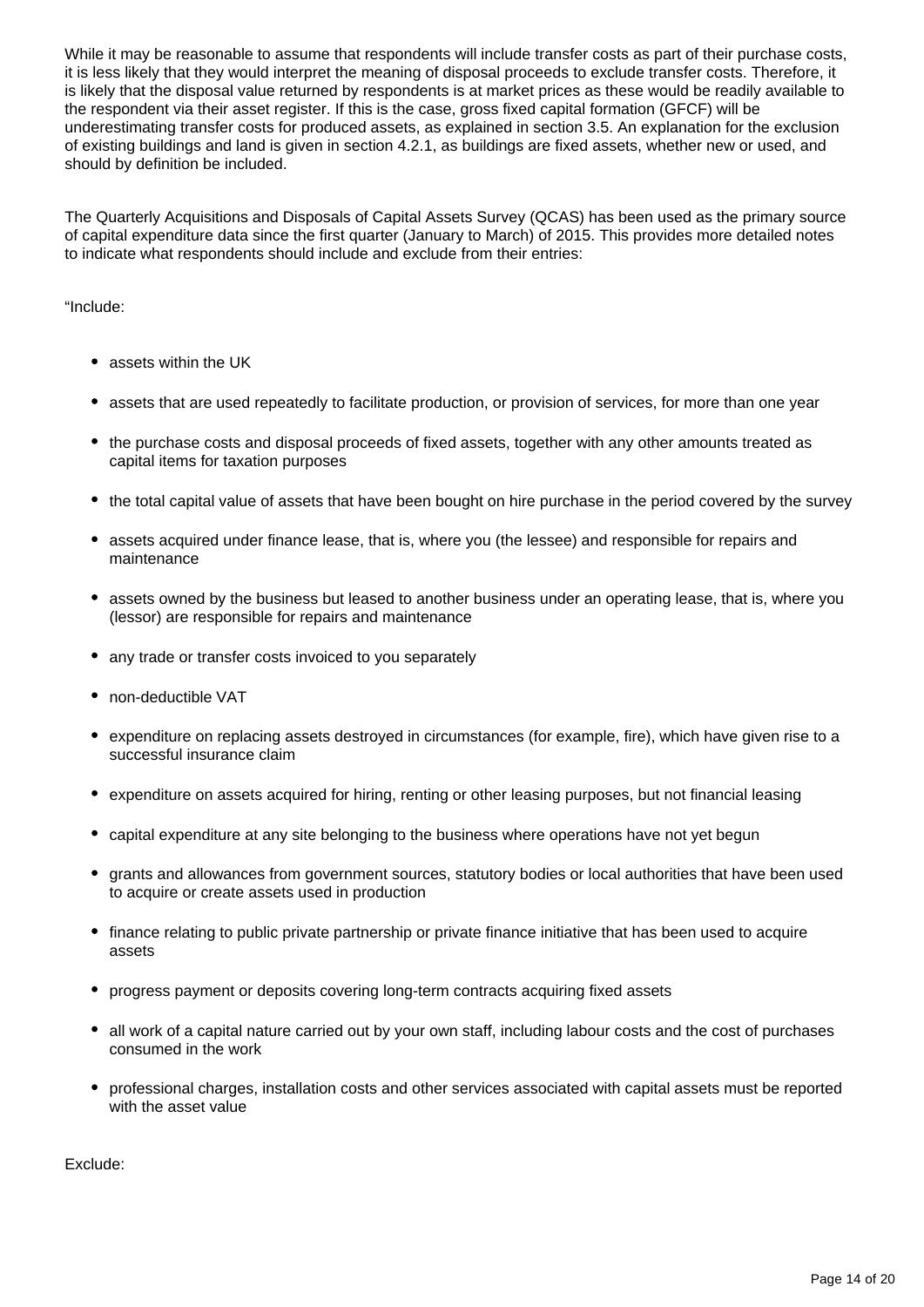- assets outside the UK
- assets acquired in taking over an existing business or sold as part of a going concern
- assets of a capital nature acquired for re-sale rather than for use within the business, for example, stocks of vehicles held by motor traders
- assets like TV adverts or copyrights
- software licences of up to one year
- assets leased to another business under finance leases, that is, where repair and maintenance are carried out by the other business (lessee)
- assets acquired under an operating lease, that is, where responsibility for repair and maintenance are borne by the owner (lessor) or the asset
- asset transfers between businesses owned by the same enterprise (except where the asset value is considered to be a 'new' acquisition or disposal within the company accounts)
- interest and installment payments under finance leasing agreements
- deductible VAT
- capital expenditure on assets for use outside the UK (except ships and aircraft)
- allowances for depreciation
- the proceeds from an insurance claim against the loss of fixed assets"

This more detailed description of the items to be included in the value of produced assets is likely to improve the quality of the estimates for acquisitions, as examples are given for the types of services to be included in the value of an asset, as well as taxes paid. It is still, however, not completely clear that the value of disposal proceeds should exclude the services included in transfer costs, or that the asset itself is valued at basic prices. It is, however, unlikely that the accounting procedures used by respondents would result in the information needed to value disposal proceeds in this way being readily available  $^{\mathsf{1}}.$ 

It is therefore likely that disposal proceeds are overestimated by the amount of transfer costs on the disposals of produced assets. If this is the case, it will result in GFCF being underestimated, as the amount netted off acquisitions will be too high.

It is likely, in particular from the introduction of the QCAS survey with the expanded notes to more comprehensively detail the items to be included by respondents, that transfer costs on acquisitions are being adequately captured in the estimates of GFCF in current prices. As they cannot currently be separately identified from the value of the asset on which they have been used in connection with, it is less likely that the price indices used for volume indices of transfer costs are not representative. It is also possible, where assets have multiple owners in their useable lives that transfer costs do not appropriately feature estimates of the consumption of fixed capital or balance sheet estimates. This is because transfer costs should be written off fully over the time their current owner holds them. The data required to make these distinctions are currently not available.

As noted in 3.8.2, transfer costs on produced assets should be integrated with the value of the assets on which they have occurred in the balance sheets. This requires that they can be separately identified and that other parameters such as average life lengths and price indices are available (respectively, so that they can be written off appropriately and re-valued to current prices for accumulation). This information is not currently available in the UK and in the calculation of balance sheets, the PIM assumes that transfer costs have a life length equal to the asset on which they have occurred.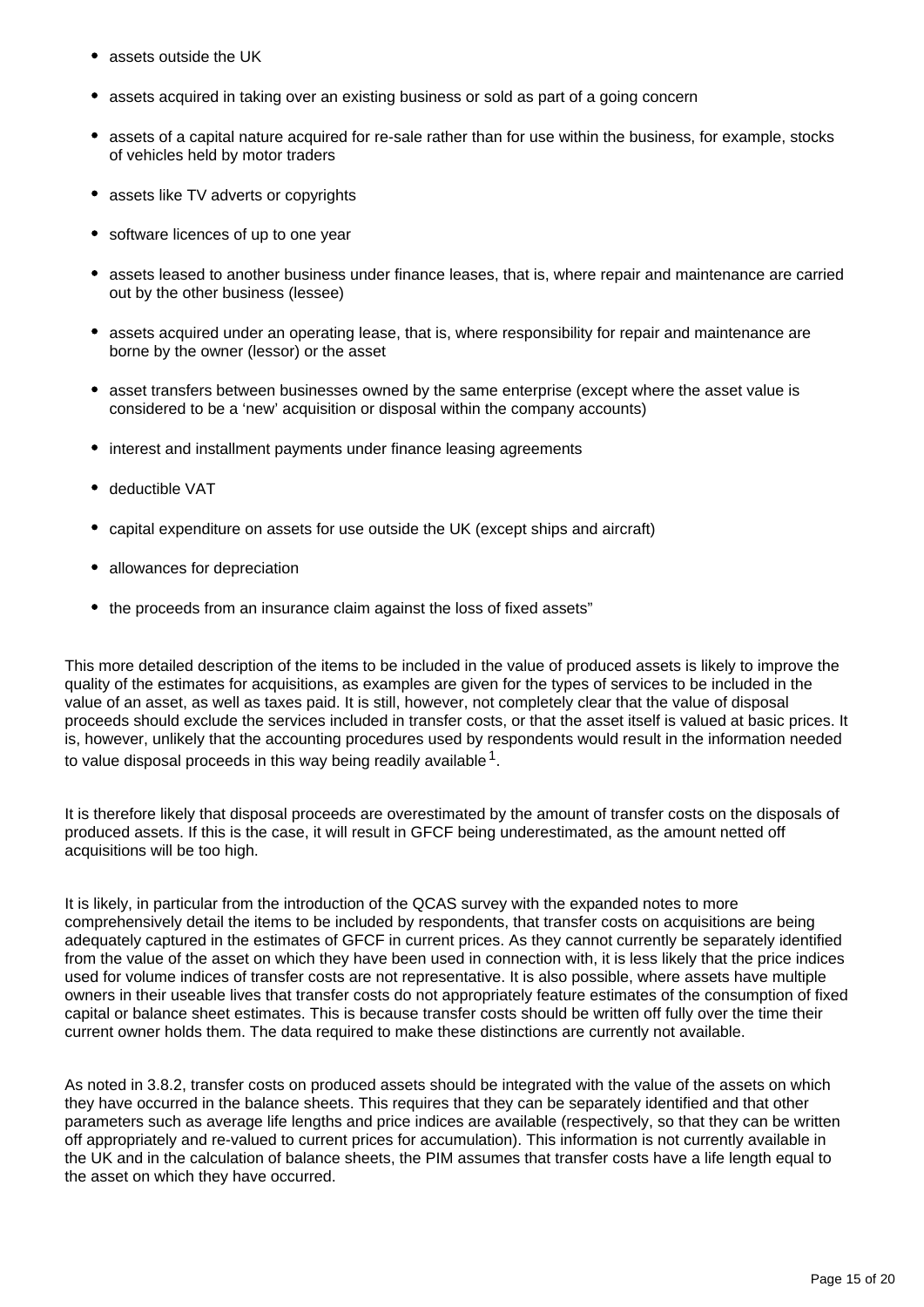#### **4.1.2 Transfer costs on non-produced non-financial assets**

Non-produced assets are assets that have not been produced within the production boundary, such as natural resources, contracts, leases and licences, goodwill and marketing assets. For these assets, transfer costs are separately recorded as they represent a form of production but cannot be integrated with the value of any other produced asset in the capital account (see section 3.3). An exception to this is transfer costs on land, which by convention should be treated as land improvements as they fit the definition of increasing the value of land. The current treatment in the UK, however, is that these costs are included in the value of transfer costs on nonproduced non-financial assets, rather than as land improvements.

Currently land is the only non-produced non-financial asset for which transfer costs are collected in the UK National Accounts. There are numerous data inputs used to estimate this, such as land registration fees from the Land Registry Office, Stamp Duty, legal fees and agents' commissions from HM Revenue and Customs and housing and construction estimates from Department for Communities and Local Government (DCLG).

Within the Blue Books published since 2000, GFCF includes negative transfer cost data for non-produced nonfinancial assets in 3 institutional sectors: financial corporations; central government; and local government. As we have shown, the buyer of the asset capitalises the transfer costs they have paid as well as those the seller has paid, so are therefore necessarily positive. Since 2010 onwards, the sector breakdown is based on historic proportions.

## **4.2 Improving the understanding and recording of transfer costs**

#### **4.2.1 Improving recording of transfer costs for produced non-financial assets**

The current approach to recording transfer costs on acquisitions for produced non-financial assets in current prices is adequate, however, further work is required to ensure that transfer costs on disposals are appropriately captured and that they can be separately identified.

As noted in section 4.1.1, land and existing buildings are not included in the survey used to estimate expenditure on fixed assets. The reason for this exclusion comprises 2 parts, firstly, that the information required to separate the value of an existing building from the value of the land on which it sits is not normally available, as the market price will normally be for the combined property: the building and the land. Secondly, over the whole economy, these transactions should net to zero except for the costs of ownership transfer on them and these are separately estimated and recorded.

Despite this, GFCF includes expenditure on existing fixed assets and this should include existing buildings (as a produced asset) and exclude land (as a non-produced asset). The current approach means that intra-industry or sector acquisitions and disposals are not observed, affecting the industry and sector breakdown of balance sheets. At least in principle, a method could be used to separate these values, such as a residual or land to structure ratio approach.

To get improved estimates of transfer costs on produced non-financial assets, a data source would be required that would make them separately identifiable. However, to do this would be expensive for us and burdensome for respondents. A more realistic approach is to clarify in the survey notes that disposal proceeds for assets should not include transfer costs.

An alternative approach may involve collecting data on transfer costs on particularly high value assets from a detailed survey such as the Annual CApital expenditure Survey (ACAS). This would involve asking, for example, about transfer costs on aircraft, ships and boats and large, high value equipment used in the extractive industries. Alternatively, a supply side approach could be used where it is assumed that installation and other particular services are used primarily to transfer assets and the output of these units could be assumed to be equal to the value of the transfer cost and assumptions could be used to apportion this to acquisitions and disposals of assets.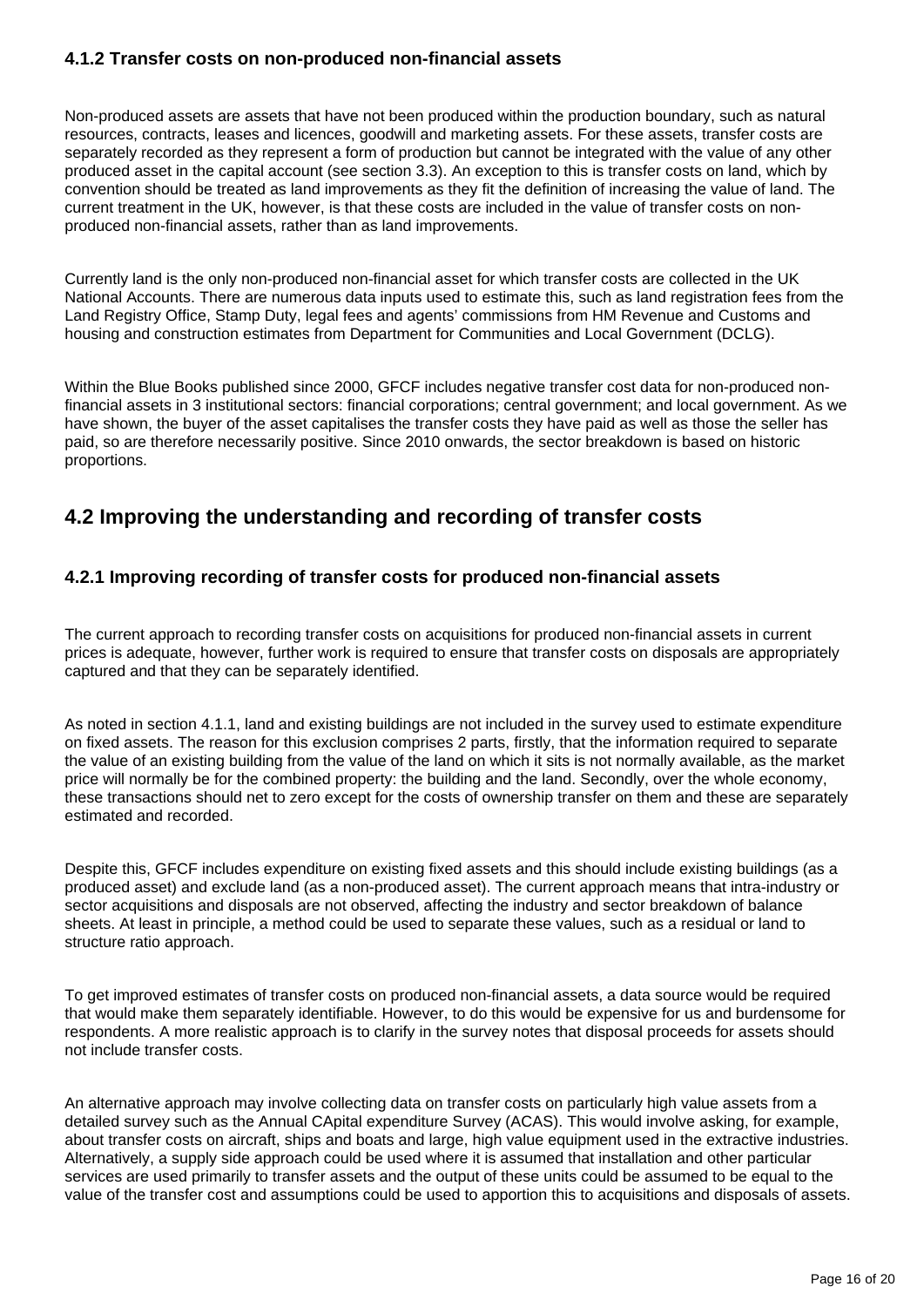Another approach would be to utilise more data from the supply side. For example, the products of the European community (PRODCOM) survey collects highly detailed data on types of installation services for specific types of machinery. Similarly it may be possible to collect data from legal and real estate firms on their turnover from services related to transactions in land, buildings and dwellings. As some of the data required to do this are available, this is a recommendation of this note.

#### **4.2.2 Improving recording of non-produced non-financial assets**

As previously discussed, in the UK there are 2 major surveys used to collect data on fixed assets. The Annual Business Survey (ABS) and the Quarterly Survey of Capital Expenditure (QCAS) require respondents to return data for acquisitions at purchasers' prices and disposals at basic prices.

A new method will be used in Blue Book 2017 to estimate the breakdown of transfer costs by institutional sector, which will assume that those components where administrative sources are used, such as Land Registry fees and Stamp Duty, are proportionally assigned to institutional sectors based on the pattern of acquisitions of dwellings and other buildings and structures.

The ABS now collects information on expenditure on transfer costs on land by private sector institutional units. This information can be used to estimate components of transfer costs on land other than Stamp Duty and Land Registry fees. We aim to use these data in estimating transfer costs for private sector institutional units once a sufficient number of years of data have been collected.

#### **4.2.3 Alternative sources and compilation methods**

As discussed in this note, currently only transfer costs on land are included in the UK estimates of transfer costs on non-produced non-financial assets, where these should be included in land improvements. This means that transfer costs on other non-produced assets, such as mineral reserves, contracts, leases and licences are not included. While no direct information is currently available from our business surveys for these assets, it may be possible to estimate them using percentage estimates on transactions in non-produced assets.

Another approach to estimating transfer costs would be a supply side approach. Such a method would involve estimating the output associated, for example, with legal fees for particular services, which are used as transfer costs.

#### **4.2.4 Discussion on international manuals**

Transfer costs issues are described within SNA 2008, OECD (2009) and ESA10. An Advisory Expert Group (AEG) paper was written in 2004 to aid the Inter Secretariat Working Group on National Accounts (ISWGNA) in reaching a decision on how transfer costs should be treated (see section 7: References). As part of the compilation of information for this note, aspects of transfer costs definitions would benefit from greater clarity within the international manuals. For example: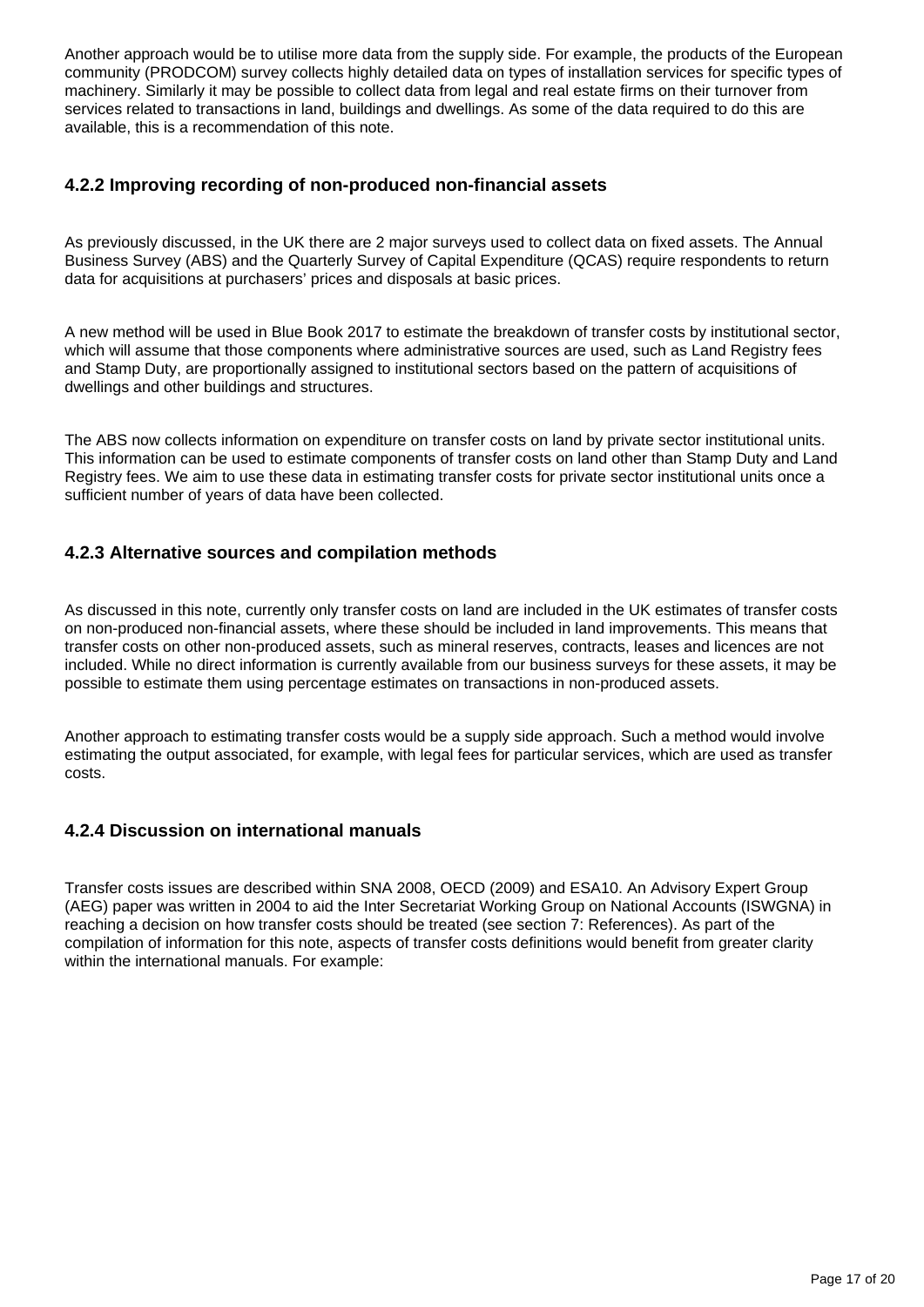- the description and explanation relating to the links between the prices of products and the values of assets should be made explicit to make clear that the value of an acquisition of an asset includes many products, each at purchasers' prices and that the value of disposals equals the asset at basic prices minus any transfer costs at purchasers' prices
- a compilation guide or similar could provide information on countries' practices of including transfer costs in their capital accounts, supply and use tables and balance sheets
- the convention around the treatment of transfer costs related to land could be re-considered to be consistent with the framework, or the reasoning made explicit, rather than asserted as a convention; for example, "…An exception is made in the case of land where costs of ownership transfer are treated by convention as land improvements." SNA 2008 (paragraph 10.97)
- an explicit expansion of the component parts using mathematical notation would be useful to show clarity in the calculation of total transfer costs; for example, that this is the addition of both buyer and seller transfer costs at purchasers' prices
- alignment of the SNA 2008, and OECD (2009) information in respect to the use of purchasers' prices; see discussion in section 3.6, for example, SNA 2008, page 202 compared with OECD (2009, page 124)
- quidance should be provided in regard to balance sheet measures of transfer costs on non-produced nonfinancial assets explicitly recommending, for example, how life lengths may be calculated and how estimates of capital services can appropriately treat these costs

## **4.3 Presentation of transfer cost information**

Expenditure related to transfer costs on non-produced non financial assets are presented in chapter 9 of our annual Blue Book publication. As well as an estimate for the total economy, they are also broken down into 7 institutional sectors:

- private domestic and foreign-owned non-financial corporations
- public non-financial corporations
- financial corporations
- central government
- local government
- households
- non-profit institutions serving households

As discussed in section 4.1.2, the sectors are calculated based on the breakdown presented in Blue Book 2010. Transfer costs on produced, fixed assets are not identified separately from the assets to which they relate.

### **Notes for: Data sources and methodology within the UK**

1. It should also be noted that except for special cases, such as where an asset has a large terminal cost or where sellers by convention pay significant fees on real estate sales, that transfer costs on disposals are likely to be significantly smaller than those on acquisitions of assets.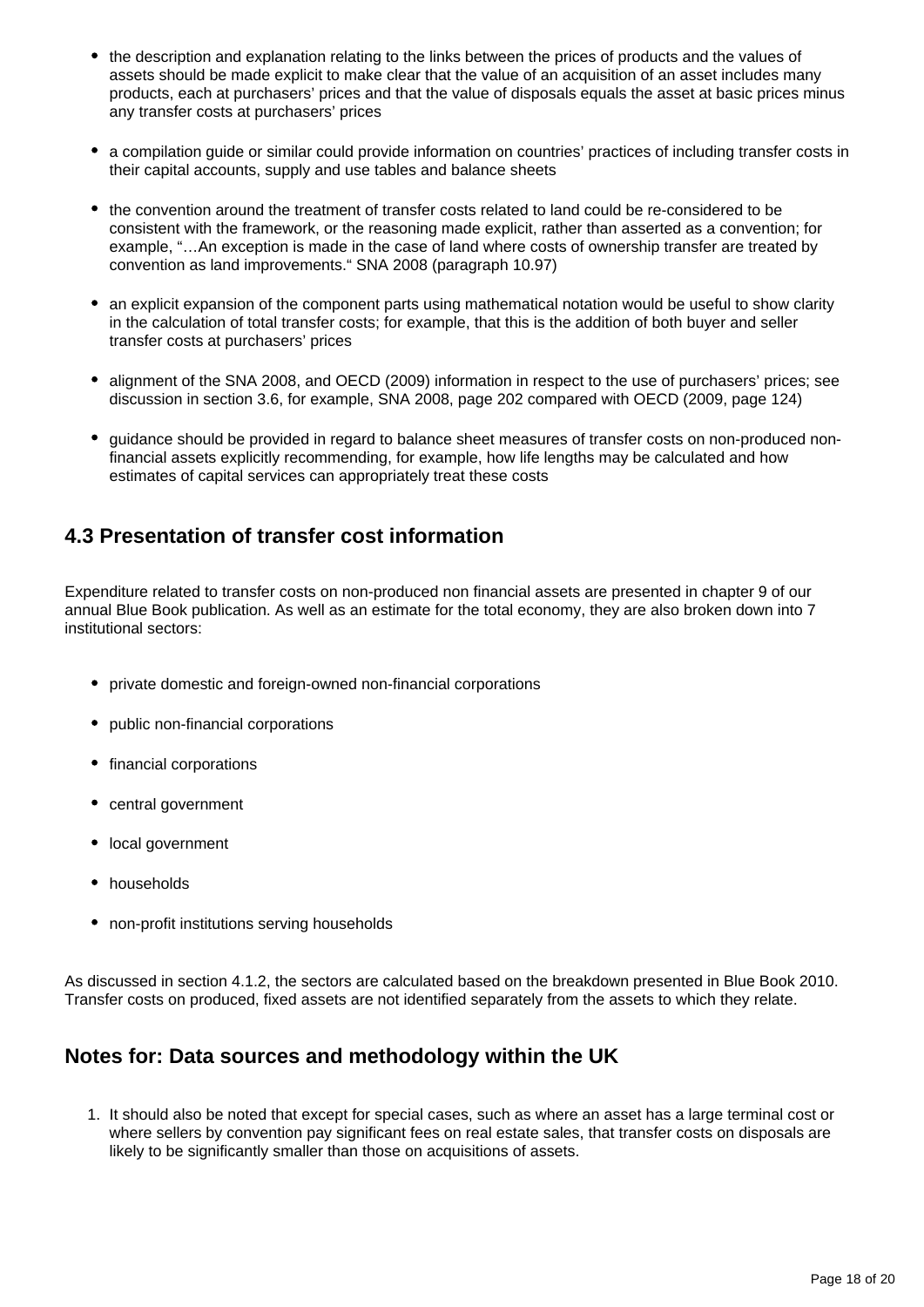## <span id="page-18-1"></span>**5 . Impact of improving the recording and presentation of transfer costs**

Changing the way in which the UK records and presents transfer costs will change overall estimates of gross fixed capital formation (GFCF), as well as institutional sector and industry breakdowns. At the total level, there are likely to be 2 underestimates. For non-produced assets, the UK currently treats transfer costs as a net concept, that is, acquisitions minus disposals. As this note has highlighted, the transfer costs on disposals should in fact be added to those on acquisitions. For produced assets, it is likely that survey respondents are overstating disposals by including transfer costs, which will lead to an underestimate of acquisitions less disposals figures.

There will be a change to the historic sector breakdown, where negatives for sector estimates will be removed and up-to-date survey data used to estimate a new sector breakdown.

The application of the national accounts publication revision policy will mean that impacts will not be observed until the publication of Blue Book 2017.

## <span id="page-18-0"></span>**6 . Summary**

This note has described fundamental aspects related to the calculation and treatment of transfer costs from a conceptual perspective and as used within the national accounts. The issues discussed in this note are a response to those raised within the context of the National Statistics Quality Review (2014) but go wider, describing how transfer costs are treated throughout the sequence of accounts, including the non-financial balance sheets, as well as how they feature in supply and use tables.

In summary:

- 1. The current approach to including transfer costs on acquisitions of produced non-financial assets in current prices is adequate within the UK National Accounts – in particular, the Quarterly Acquisitions and Disposals of Capital Assets Survey (QCAS) better identifies the items of expenditure to be included in the value of assets acquired than its predecessor.
- 2. Available data from supply side sources, such as from the PRODCOM Survey, should be investigated in order to estimate a breakdown of transfer costs on produced assets, such as installation services, legal and real estate fees.
- 3. Further development work is required to capture other elements of transfer costs on produced assets, including transfer costs on disposals of produced assets, price indices used to estimate volume measures and additional assumptions used to estimate the consumption of fixed capital and balance sheet estimates. This requires that estimates of transfer costs on produced assets can be separately identified, which is currently not available.
- 4. Transfer costs for produced non-financial assets cannot be separately identified from the collected capital expenditure data due to how the data are collected.
- 5. The way that sectorised transfer costs relating to non-produced non-financial assets are calculated will be addressed in Blue Book 2017, with changes and impact communicated in a separate article. This will ensure that sectors remain non-negative and capitalised only for the purchaser of the non-produced asset.
- 6. Transfer costs on land should be removed from transfer costs on non-produced non-financial assets and added to land improvements. This will be implemented in a future Blue Book.
- 7. Transfer costs on non-produced non-financial assets should be integrated into the value of their associated non-produced non-financial asset in the non-financial balance sheets. This will be done as part of the ongoing programme of work to develop capital stock measures.